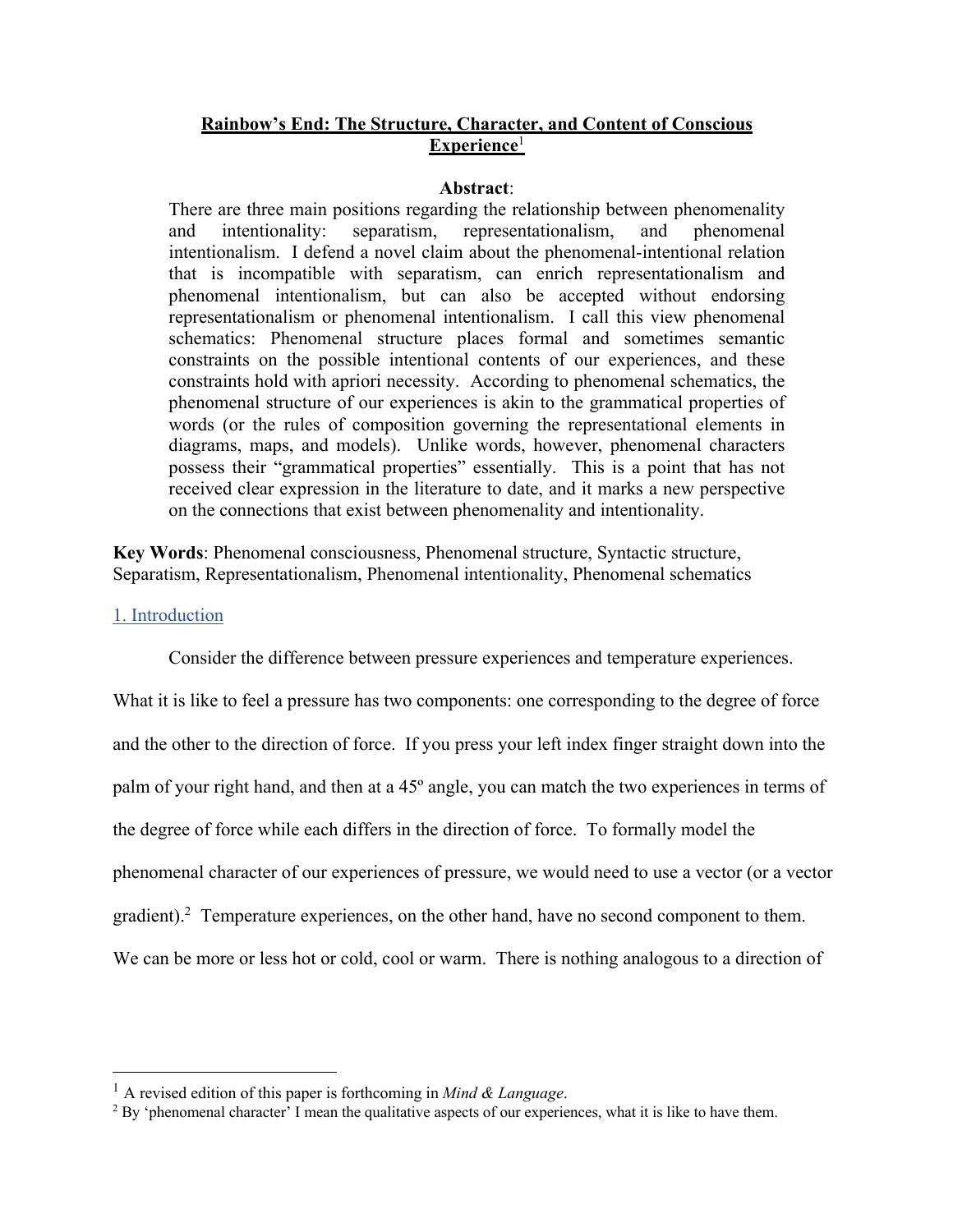force component. To formally model our temperature experiences, we would need to use a magnitude (or a magnitude gradient).

I shall argue that structural features of the phenomenal characters of our experiences, like the ones mentioned above, place formal and in some cases semantic constraints upon the possible intentional contents that our experiences can have, and these constraints hold with apriori necessity. I call this view *phenomenal schematics*. <sup>3</sup> For instance, consider the phenomenal character of our experiences of warmth, *p-warmth*. I shall argue that the structure of p-warmth rules out the possibility that it could have served to represent a pressure; p-warmth lacks a second component that could serve as a means of representing a direction of force. Not all possible contents besides *warmth* will be ruled out by the phenomenal structure of p-warmth, however; phenomenal schematics is compatible with (though it does not entail) the claim that pwarmth could have represented coolness instead of warmth.

Phenomenal schematics differs in significant respects from the three main views in the literature on the relationship between phenomenality and intentionality: separatism, representationalism, and phenomenal intentionalism.4 It marks an overlooked node in dialectical space (see figure 1).

Separatism claims that phenomenality and intentionality are only contingently related. As David Papineau says while defending the view, separatism claims that phenomenal characters, "in themselves are like typographical words, items that have no constitutive tie to what they contingently represent." (2016: 343). Separatism was the default position in analytic

<sup>&</sup>lt;sup>3</sup> I shall remain neutral on whether these constraints are metaphysically necessary in addition to being apriori, or whether their apriori status is due to metaphysically contingent features of our cognitive architecture. Even if the latter obtains, the constraints identified below will plausibly hold for all (non-pathological) human experience (see fn. 12).<br><sup>4</sup> Disjunctivists and naïve realists deny that our experiences have representational contents. I shall not discuss these

views in this paper, since my arguments are intended to address realists about the representational contents of experience.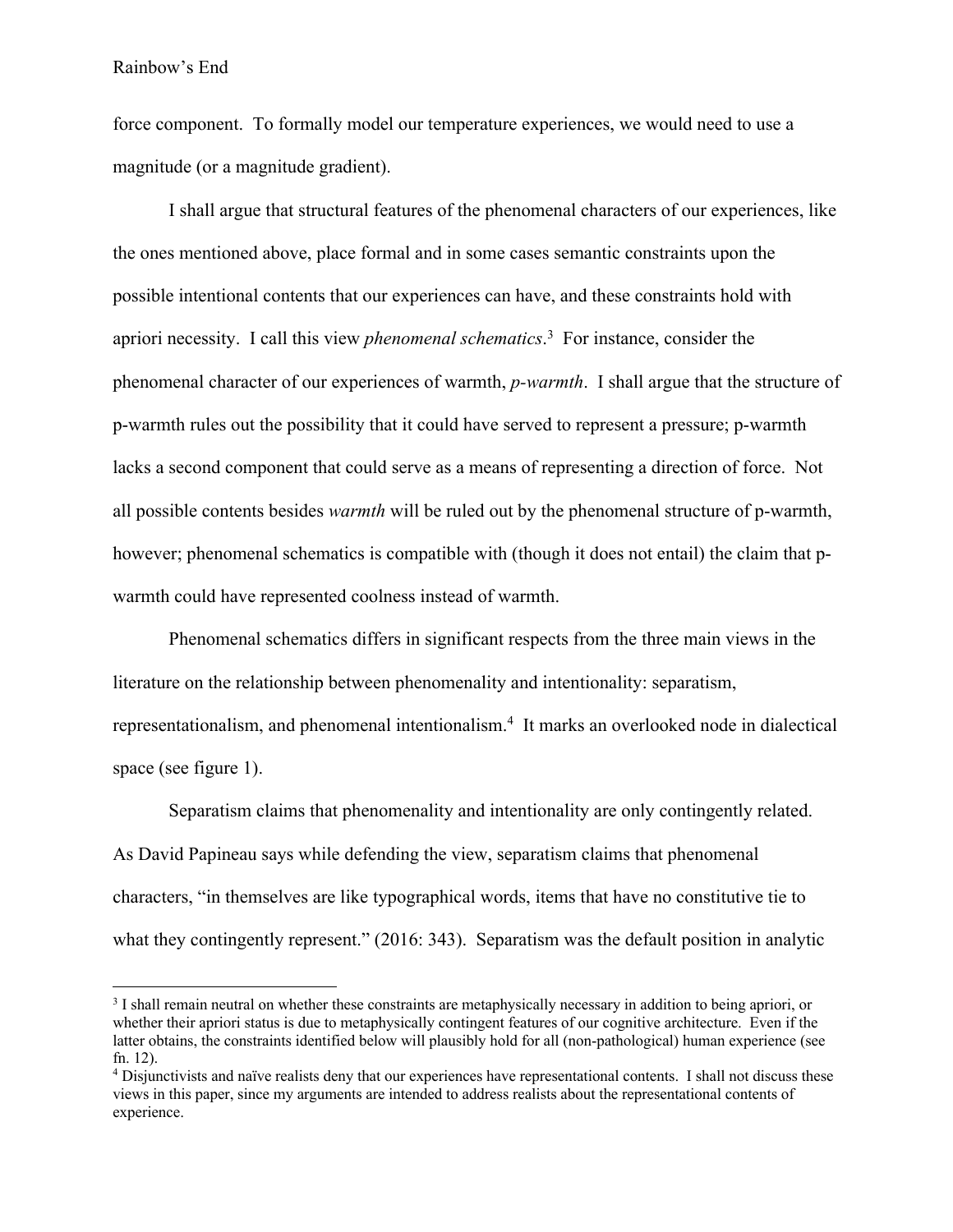philosophy of mind until the 1980s (see Lycan, 2008: §9; Siewert, 2016: §5). And, while relatively few philosophers explicitly defend the view today—Jaegwon Kim (2005) is widely interpreted as a separatist, and David Papineau (2014; 2016) is the view's most recent advocate—separatism remains a popular view. Papineau even claims that separatism is, "little more than common sense" (2014: 2).

Representationalism claims that phenomenality is identical to, reducible to, or grounded in a kind of intentional content (Dretske, 1996; Byrne and Tye, 2006; Chalmers, 2004; 2007; Lycan, 2001). In short, there is a kind of intentionality that suffices for phenomenality with metaphysical necessity.

Phenomenal intentionalism claims that there is a kind of intentionality—call it *phenomenal intentionality*—that is identical to, reducible to, or grounded in phenomenality (Georgalis, 2006; Kriegel, 2011; Loar, 2003; McGinn, 1988; Searle, 1992; Strawson, 2008; Horgan and Tienson, 2002). In short, phenomenality suffices for a kind of intentionality with metaphysical necessity.

We can identify the above positions by their answers to three questions:

(1) Are there any apriori or metaphysically necessary constraints between the phenomenal characters and intentional contents of our mental states?

Separatism answers (1) in the negative; phenomenal schematics, representationalism and phenomenal intentionalism all answer in the affirmative.

> (2) Is there a kind of intentionality that suffices for the phenomenality of our experiences with metaphysical necessity?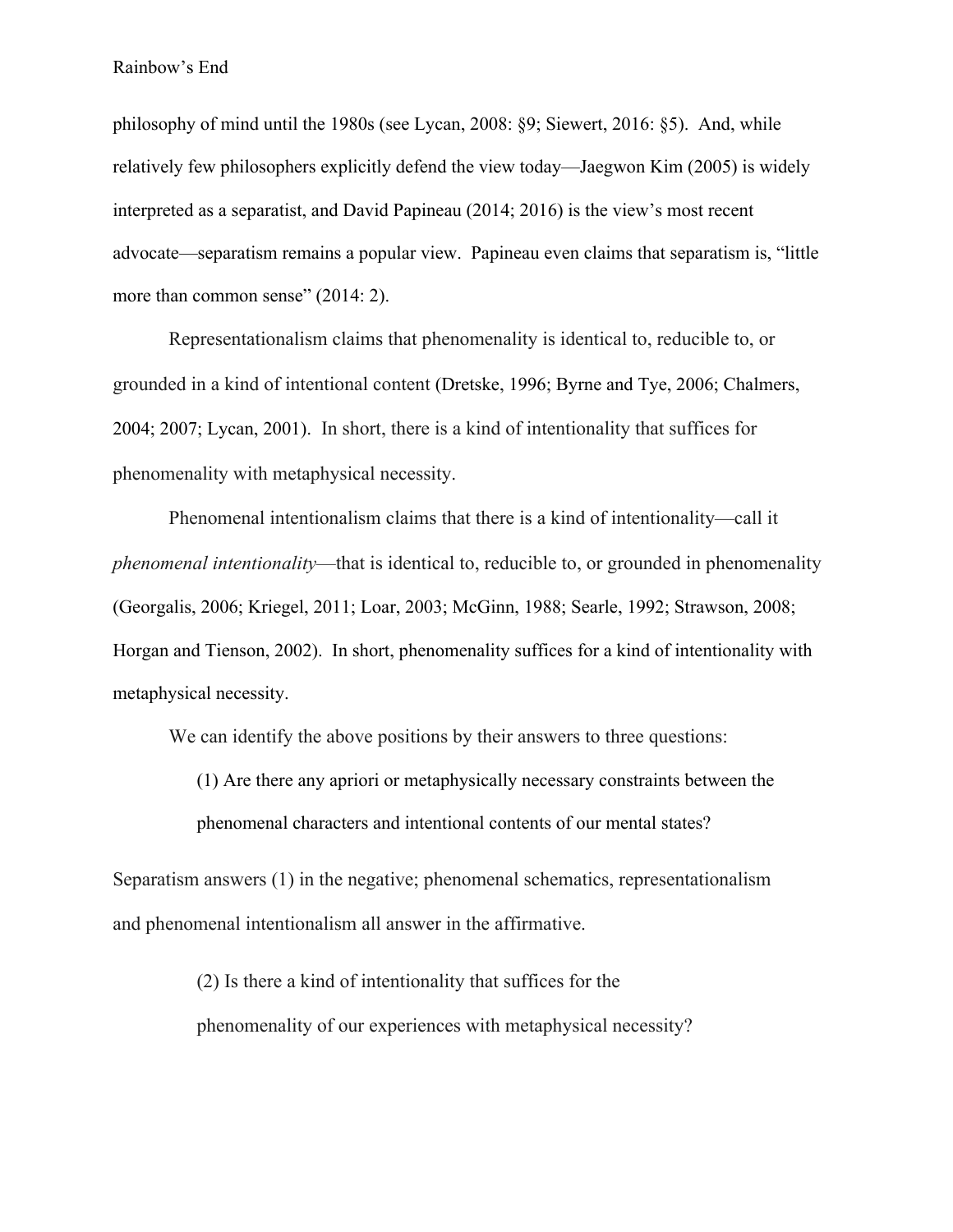(3) Does the phenomenality of our experiences suffice for a kind of intentionality with metaphysical necessity?

Representationalists and phenomenal intentionalists respectively answer (2) and (3) in the affirmative.<sup>5</sup> Phenomenal schematics, however, remains *neutral* on how to answer (2) and (3). It makes no claims about whether or not phenomenality ever suffices for intentionality with metaphysical necessity, or vice versa. So, phenomenal schematics is distinct from—but also compatible with—representationalism and phenomenal intentionalism.

My aims in this paper are, first, to demonstrate that separatism is false while remaining neutral on the status of representationalism and phenomenal intentionalism, and second, to offer a detailed characterization of the phenomenal structure of our experiences and the specific kinds of constraints that it places upon their possible intentional contents. The result is a novel perspective upon the nature of phenomenal consciousness that is available to all non-separatist philosophers of mind (see §5).

Here, then, is the plan for the paper: In  $\S2$ , I present my argument for phenomenal schematics. In §3, I compare my own method for exploring phenomenal structure with existing efforts in the literature. In §4, I discuss Kim's and Papineau's arguments for separatism. There I show that those arguments, even if we grant that they are sound, are not strong enough to establish the view. I conclude with phenomenal schematics' key upshot: the phenomenal structures of our experiences are akin to the grammatical properties of written words (or the rules of composition governing the representational elements employed within a given kind of

<sup>5</sup> Some philosophers claim that phenomenality is *identical to* a kind of intentionality (e.g., Chalmers, 2004; 2007). They answer 'yes' to (2) and (3), and so qualify as both representationalists and phenomenal intentionalists.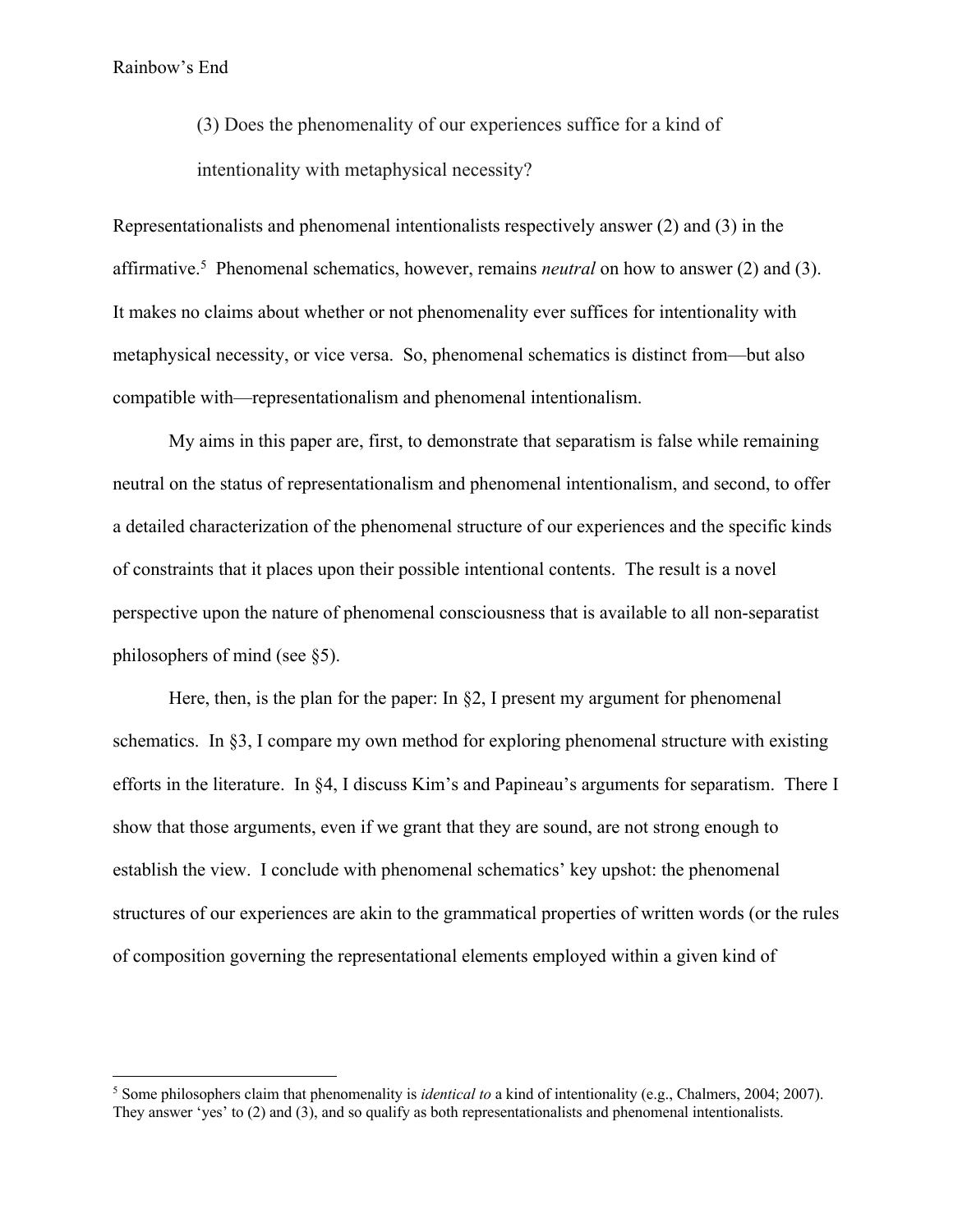diagram construction, map drawing, or model building), but, unlike words, phenomenal characters possess their 'grammatical properties' essentially.

## 2. The Argument for Phenomenal Schematics

In this section, I appeal to a number of variations on the inverted color spectrum and zombie thought experiments in order to motivate phenomenal schematics. The former sort of case involves *phenomenal displacement subjects*, perfect physical/functional duplicates of ourselves whose experiences of a given kind map onto our twins' physiology differently than they map onto our own. Temperature spectrum inverts are one example: what it is like for them to feel moderately warm things is what it is like for us to feel moderately cool things, and vice versa, and so on for all the other gradations of hot and cold, cool and warm. The latter sort of case is that of a *partial zombie*: a subject who lacks some but not all aspects of what it is like to be us. A *visual zombie*, for instance, lacks any and all visual experiences, but is otherwise just like us.

As we shall see, some displacement cases turn out to be *inconceivable* in the sense that they are apriori incoherent: they ask us to consider experiences with incoherent phenomenal structures. Moreover, some partial zombie cases turn out to be *unimaginable* in the sense that we cannot imagine what the partial zombie's experiences would be like (even if those cases turn out to be apriori coherent). <sup>6</sup> These thought experiments ask us to consider experiences with alien phenomenal structures. And finally, the conceivable displacement and imaginable partial zombie cases ask us to consider experiences with phenomenal structures that are identical to our

<sup>6</sup> The unimaginability of partial zombies differs from extant examples of unimaginable experiences, e.g., bat experiences (Nagel, 1974). In the case of unimaginable partial zombies, we are already familiar with *every aspect* of what it is like to be the partial zombie; partial zombies *only* differ from us in *lacking* some aspects of what it is like to be us. There are no alien phenomenal characters involved, unlike the bat case.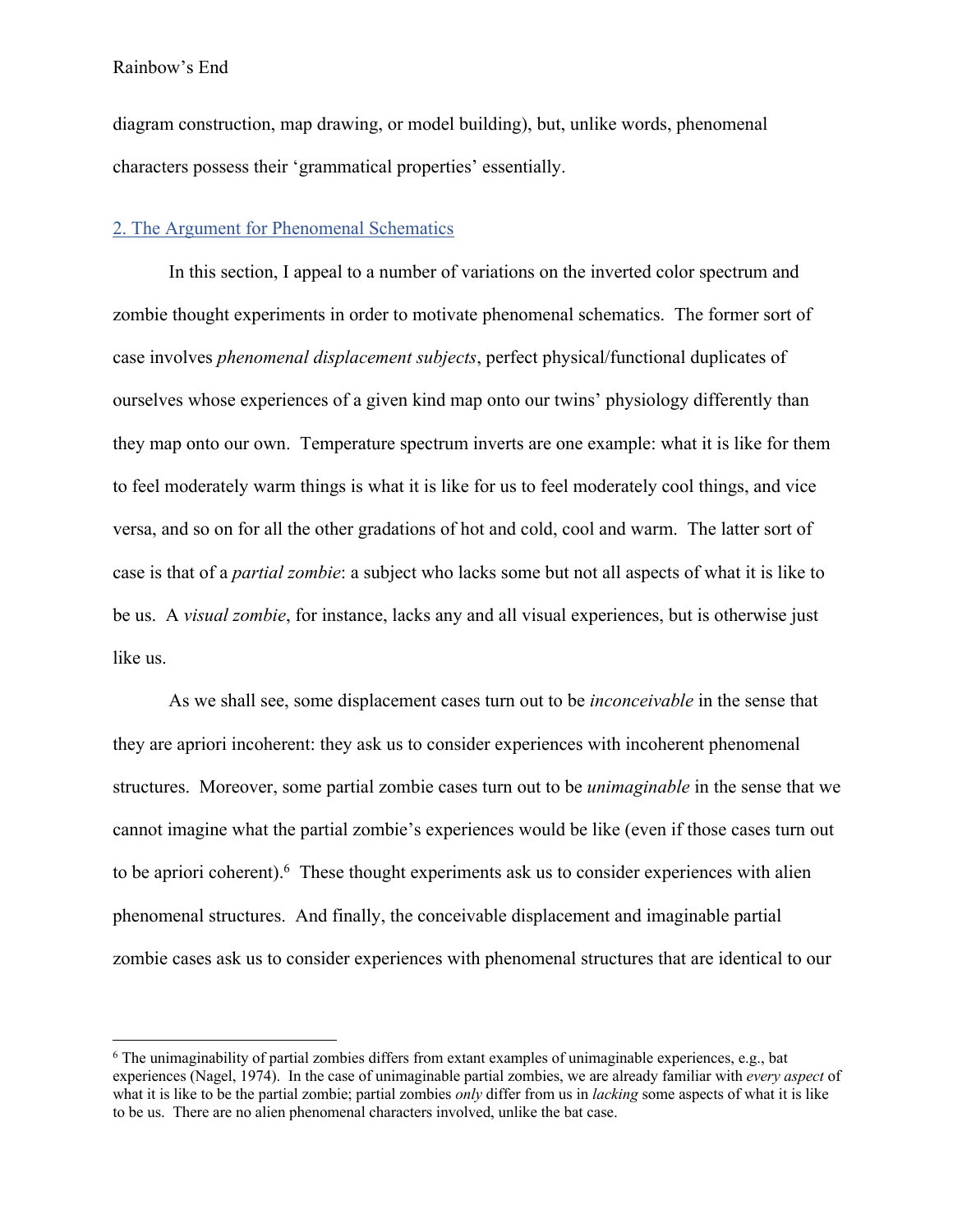own. What these cases collectively show us, I shall argue, is that the phenomenal structure of our experiences is a compositional and systematic structure akin to the grammatical rules for combining words within a language (or the rules for concatenating different representational elements in diagram construction, map drawing, and model building). Phenomenal structure governs how different kinds of phenomenal characters can and cannot be combined and, as we shall see, thereby constrains our experiences' possible intentional contents.

# 2.1 Displacement Cases

Let us begin with a handful of conceivable displacement cases. The inverted color spectrum is the classic case. The inverted temperature spectrum is another example. Olfactory and gustatory displacement cases also seem to be readily conceivable. We seem to have no difficulty conceiving of subjects for whom what it is like to taste sweet things is what it is like for us to taste sour things, and vice versa, or for whom ammonia smells like roses, and vice versa.<sup>7</sup>

### 2.1.1 Visual-Shape Displacement

Now let us consider some apriori incoherent cases. First, let us try to imagine perfect physical/functional duplicates of ourselves for whom what it is like to see spheres is what is like for us to see cubes, and vice versa. This *visual-shape displacement case* can be deeply puzzling. For instance, what is it like for our visual-shape displaced twins to see shapes besides cubes and spheres, such as pyramids, ellipsoids (rugby balls), or tori (donuts)? Moreover, for normal subjects, what it is like to see a sphere is the same regardless of the sphere's orientation, but this is not so for cubes. So, do rotating spheres look like rotating cubes or stationary cubes to our twins? And what determines whether a sphere looks like a cube seen from one orientation as

 $<sup>7</sup>$  It may not be possible to preserve the relationships of similarity between our experiences of different odors and</sup> tastes, such as the similarities between the scents of different kinds of flowers.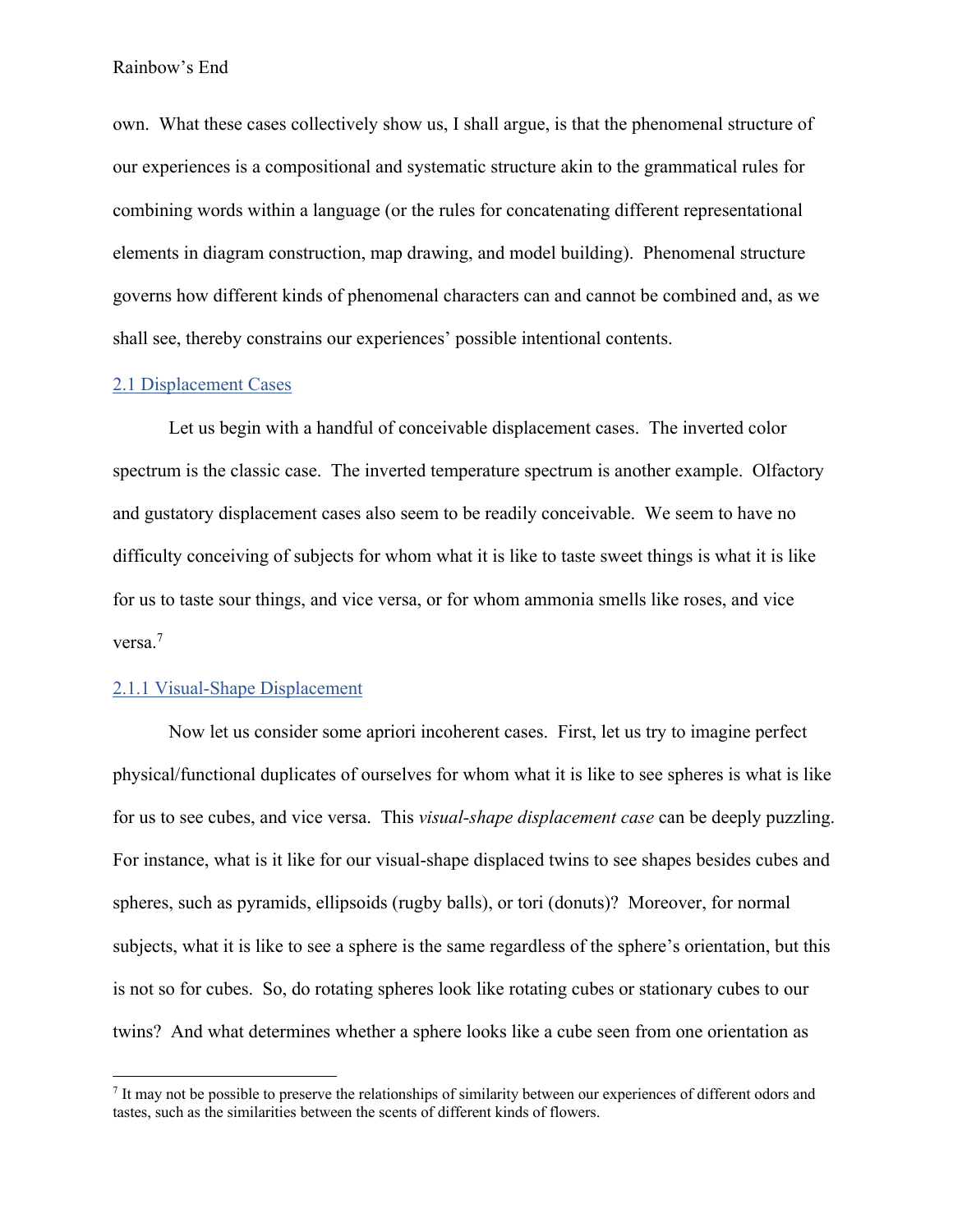opposed to another? And finally, what do the shadows or cross-sections of spheres and cubes look like for our twins?

Questions like these are difficult to answer, and there is a plausible reason why. The descriptions of color and temperature spectrum inversion provide us with a general procedure for taking our own experiences in a given circumstance and transforming them in order to arrive at an understanding of what our inverted twins' experiences must be like in equivalent circumstances. We just 'find and replace' experiences of red with experiences of green, and vice versa, and so on. In doing so, we face no conflicts, where we must replace an experience of red with an experience of green *and also* an experience of purple. And we face no ambiguities, where we could replace an experience of red with *either* an experience of green *or* an experience of blue. In contrast, the visual-shape displacement case gives us no general procedure for translating between our own and our twins' experiences of shape; indeed, it could not. This is because (a) the surfaces of cubes have geometrically privileged parts and the surfaces of spheres do not, (b) the phenomenal characters of our experiences of the parts of cubes and the parts of spheres reflect their respective heterogeneity and homogeneity, and (c) our experiences have a systematic and compositional character to them. Allow me to elaborate upon these points, beginning with (c).

The phenomenal characters of our visual experiences are *systematic* and *compositional*: If we hold orientation, size, color, etc. fixed, then what it is like to see a three-dimensional, rightangled vertex as part of a cube is largely the same as what it is like to see a three-dimensional, right-angled vertex as the peak of a three-sided pyramid. The reason for the qualification 'largely the same' is that we may need to accommodate gestalt, repetition, fatigue, and attentional effects as well as the differences between central and peripheral vision. But even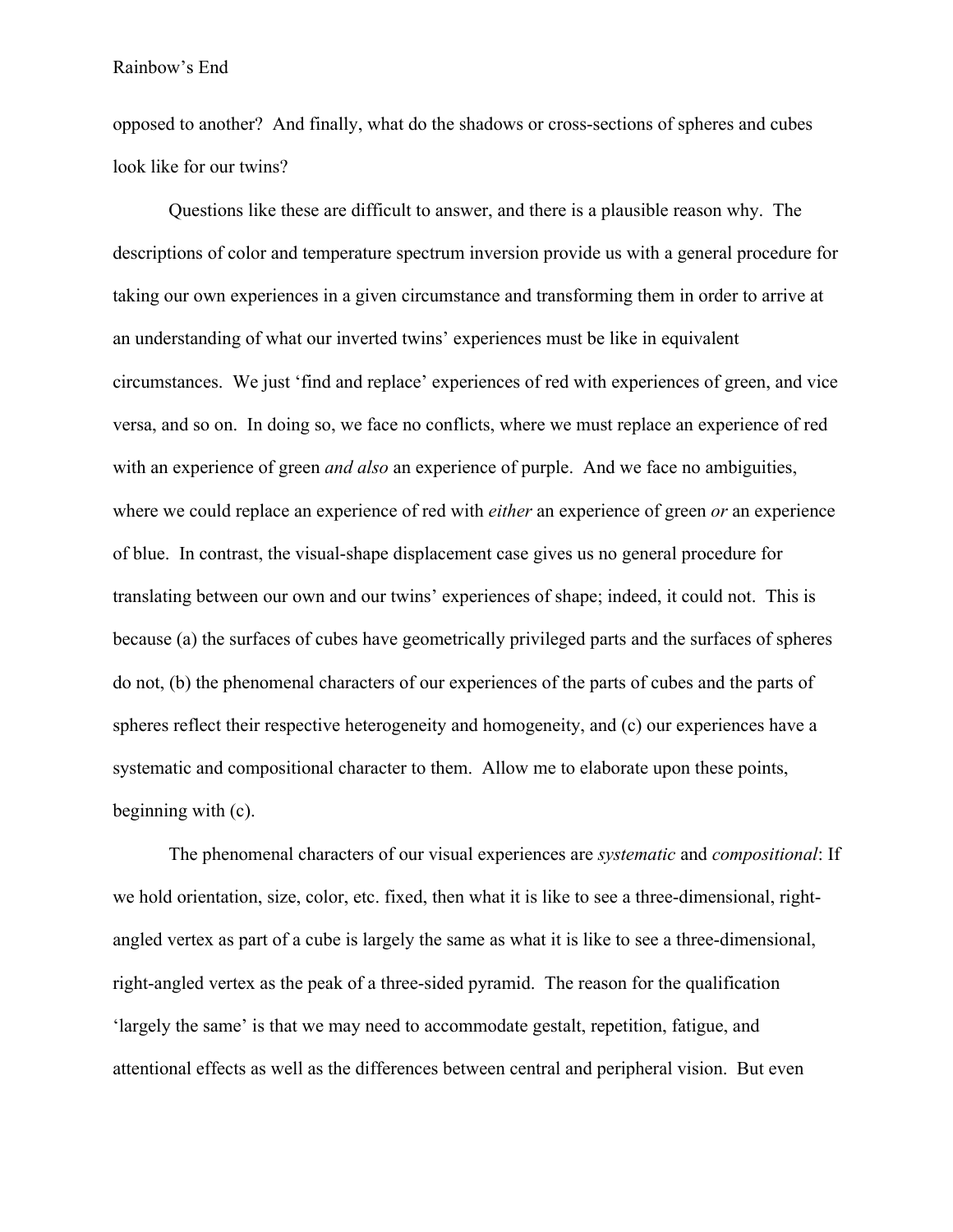when we take such influences into account, there remains a striking degree of similarity between our experiences of one three-dimensional, right-angled vertex and another regardless of what sort of shape that vertex is seen as a part of. Moreover, what it is like for us to see a cube that is red, for instance, is a function of what it is like for us in general to see red things and what it is like for us in general to see cubes. The phenomenal characters of our total experiences at a time are (typically) a function of the less-than-total phenomenal characters that make them up. $8$ 

Visual-shape displacement would necessarily violate the systematic and compositional character of our experiences. Whereas cubes have geometrically privileged parts—straight edges, square faces, and right-angled vertices—spheres lack geometrically privileged parts they only have regions of positive, uniform curvature. Importantly, our experiences of the parts of cubes reflect their heterogeneity: what it is like to see a vertex of a cube differs from what it is like to see an edge of that same cube. And our experiences of the various surface regions of spheres reflect their homogeneity: if we view the different surface regions of a sphere from the same orientation, and we hold their color and texture fixed, one part of a sphere looks just like any other.

We would need a *many-to-one mapping* in order to 'translate' from our visual experiences of cubes and their parts to our twins' experiences of cubes and their parts. Our twins' experiences of what are in fact straight edges, square faces, and three-dimensional, rightangled vertices would all need to have the phenomenal character that our experiences have when we see regions of positive, uniform curvature. And we would need a *one-to-many mapping* to translate from our visual experiences of spheres and their parts to our twins' visual experiences of spheres and their parts. Some but not all of our twins' experiences of what are in fact regions

<sup>&</sup>lt;sup>8</sup> Gestalt experiences may be an exception to this general rule.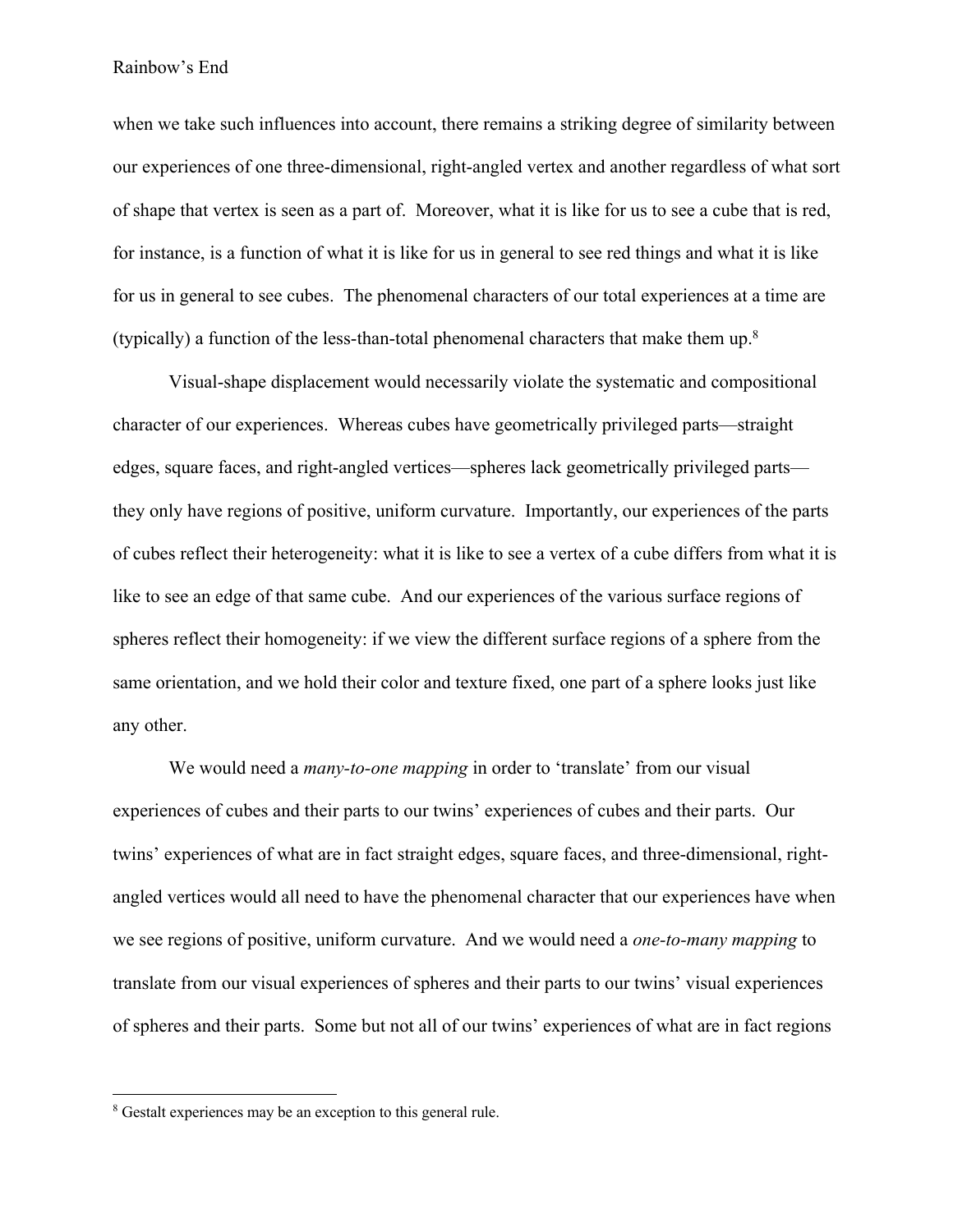of uniform, positive curvature would need to have the sort of phenomenal character that our experiences have when we look at three-dimensional, right-angled vertices, and similarly for straight edges and square faces.

Moreover, our experiences of the parts of spheres and the parts of cubes can be parts of our experiences of other sorts of shapes. 9 Hemispheres have regions of three-dimensional, positive, uniform curvature. And any number of shapes besides cubes have straight edges, square faces, and three-dimensional, right-angled vertices. The many-to-one and one-to-many mappings between our experiences and our twins' experiences of the parts of cubes and spheres prevent us from being able to identify a unique phenomenal character that would be associated with our twins' experiences of straight edges—and similarly for square faces, right-angled vertices, and regions of uniform, positive curvature. Any efforts to enforce the systematicity and compositionality of our experiences would terminate in conflicting (many-to-one) and ambiguous (one-to-many) displacements.

The visual-shape displacement case violates the systematicity and compositionality of our shape experiences and, consequently, undermines the very features of our visual experiences of shape that enable them to systematically represent the world around us. Our experiences of right-angled vertices, for instance, can serve to systematically represent right-angled vertices because our experiences of shapes that include right-angled vertices as geometrically privileged parts are themselves partly composed out of our experiences of right-angled vertices.<sup>10</sup> For our twins, there could be no one phenomenal character that could serve in general to represent rightangled vertices and that could always play the same role in composing their experiences of

<sup>&</sup>lt;sup>9</sup> Bayne and Chalmers (2003) also attribute a (quasi)mereological structure to consciousness. <sup>10</sup> Michael Tye (2003) claims that only total experiences exist. We can reformulate the present discussion in terms of ways that total experiences can be similar to or different from one another.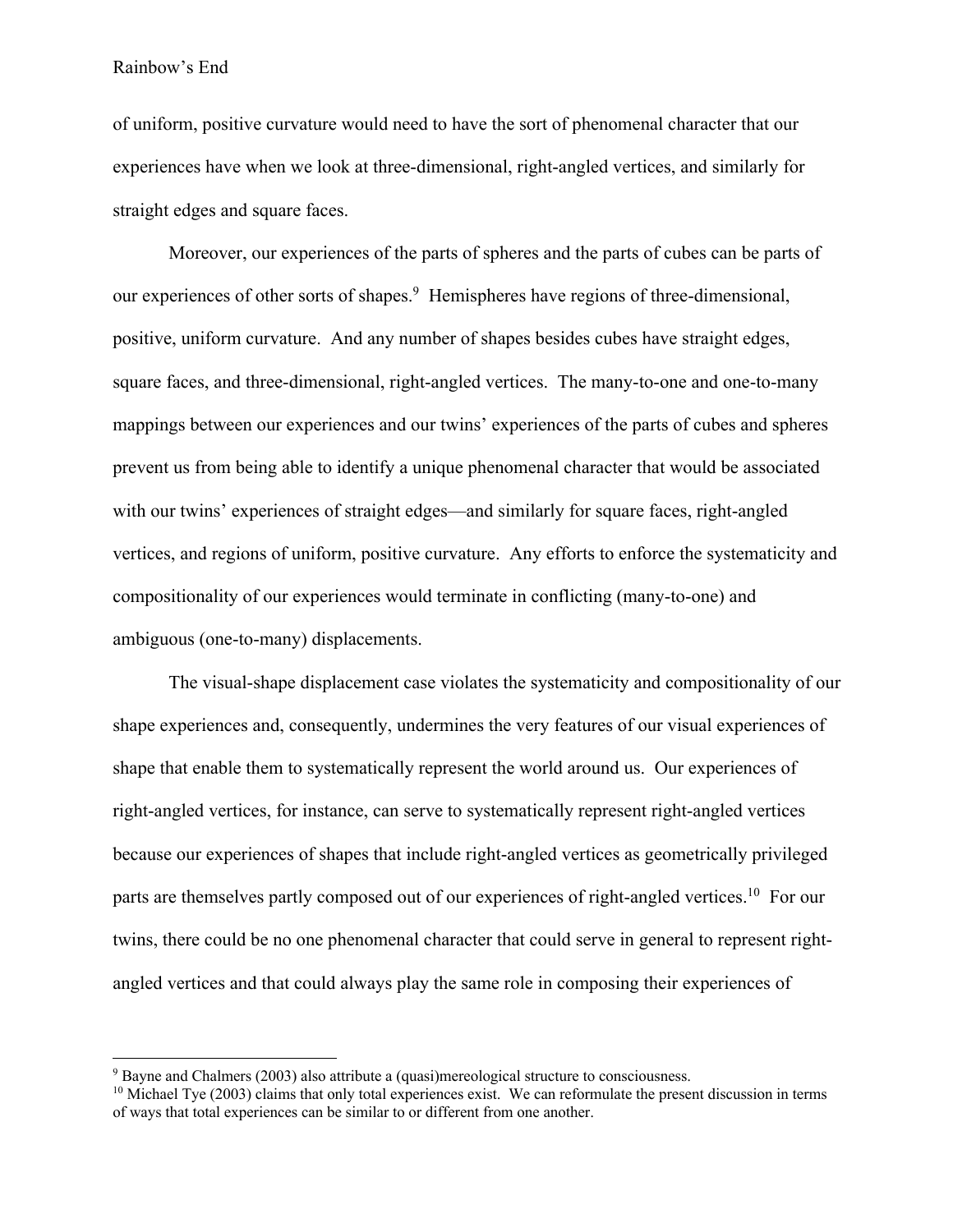shapes that contain right-angled vertices. Our twins' experiences of shape would lack the systematic and compositional structure that allows those experiences to function as a means of representing shapes, their parts, and arrangements of those parts.

The problems with visual-shape displacement do not end there. The phenomenal characters of our experiences of cubes and spheres are systematically related to the phenomenal characters of our experiences of other shapes even when those other shapes contain none of the geometrically privileged parts of cubes or spheres. Ellipsoids contain no regions of uniform, three-dimensional curvature, yet the closer an ellipsoid approximates perfect sphericity, the more similar our experiences of that ellipsoid will be to our experiences of a sphere. More generally, similarly shaped objects tend to produce experiences with similar phenomenal characters. Visual-shape displacement would necessarily violate this general feature of our experiences due to the requirement for many-to-one and one-to-many mappings between our twins' experiences of shape and our own.

Moreover, at least some projective-geometric relationships appear to be latent in visual experience. Consider what it is like to look at a cube that is casting a shadow onto a warped table top. The shapes of the cube, its shadow, and the table top may not have any geometrically distinguished parts in common. Nevertheless, the shapes of the cube, its shadow, and the table top are all systematically related to one another, and these relationships appear to be reflected in the phenomenal character of our visual experiences. Our experience of the shape of the shadow 'makes sense' given our experiences of the shapes of the cube and the table top. Subjects unfamiliar with projective geometry would be hard-pressed to articulate what this system of relationships is, but it seems plausible that this network of relationships will often be isomorphic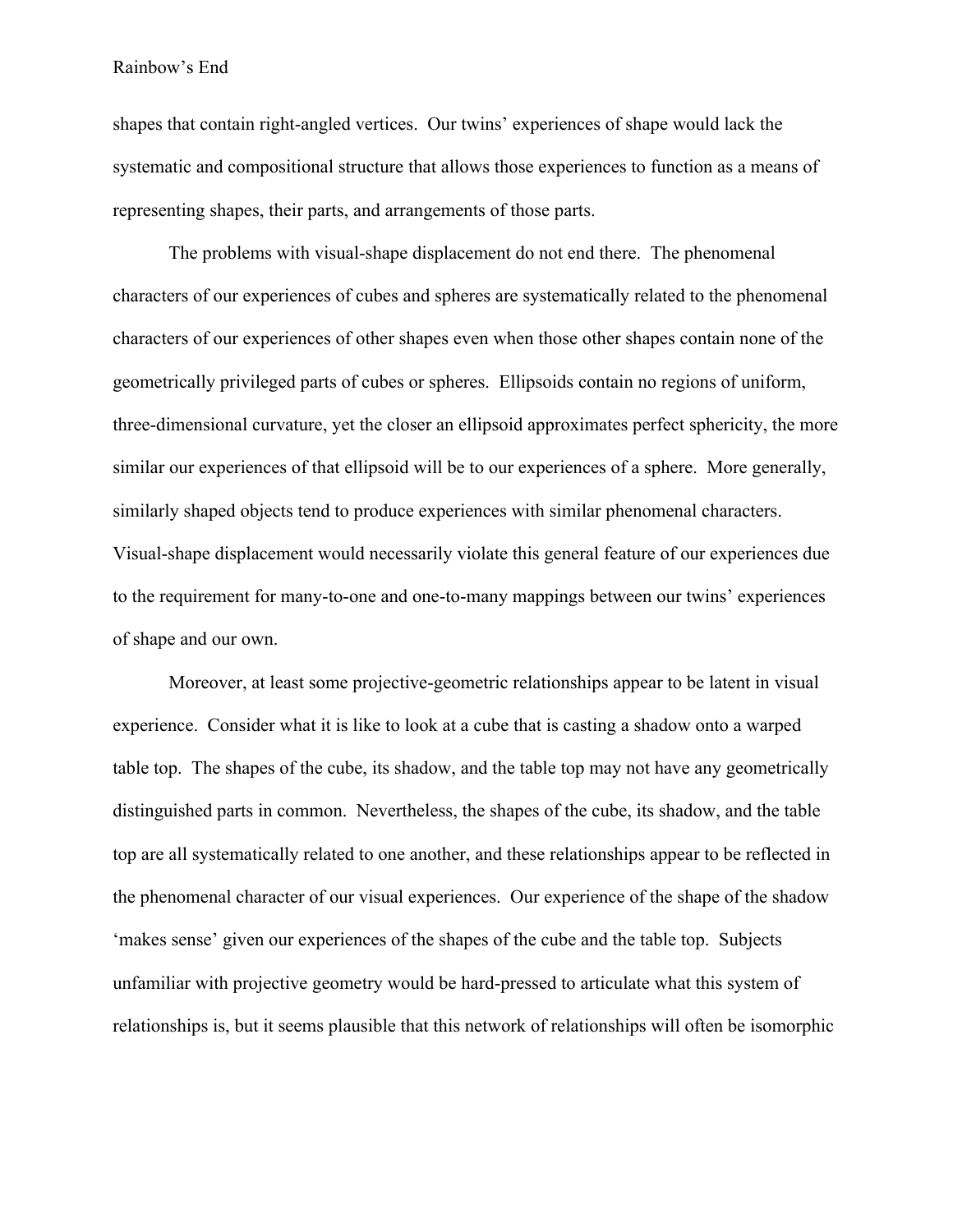to those described by a projective, approximately Euclidean geometry.<sup>11</sup> Visual-shape displacement would disrupt this feature of our visual experiences.

What these observations suggest is that our visual experiences possess not only a compositional and systematic structure, but a *geometric* structure as well. The kinds of geometric relationships that are definable between different shapes of objects and their parts are themselves reflected in the relationships between our experiences of those shapes and their parts.<sup>12</sup> Just as squares are composed of straight edges, right-angles, and their arrangement, our experiences of squares are composed of our experiences of straight edges, our experiences of right-angles, and our experiences of their arrangement. Visual-shape displacement would undermine this geometrical structure of our visual experiences due to the requirement for manyto-one and one-to-many mappings between our twins' and our own experiences of the parts of cubes and spheres.

# 2.1.2 Yellowness-Itchiness Displacement

Let us try to imagine a subject for whom what it is like to feel itchy is what it is like for us to see yellow, and vice versa. The widespread awareness of synesthesia can lead to misinterpretations of the case that I want to avoid.<sup>13</sup> I am asking us to imagine a subject whose experiences of itchiness play the exact same role in composing her visual experiences that our experiences of yellow do in composing our visual experiences. Her experiences of itchiness combine with her visual experiences of shape, size, distance, motion, texture, and colors besides

<sup>&</sup>lt;sup>11</sup> I say 'approximately Euclidean' because visual experience's representation of space may violate the parallel postulate (see Masrour; 2014). Indeed, there may be no single geometry for visual space (Wagner, 2006). However, the distinctively non-Euclidean features of our visual experiences are not obvious enough to be noticed in ordinary circumstances and require careful experimentation to detect.<br><sup>12</sup> The experiences of visual form agnosia subjects (Efron, 1969) plausibly lack this kind of structure.<br><sup>13</sup> I am not asking us to imagine a subject who feels

sensory image of yellow somewhere in her visual field whenever she feels itchy. And I am not asking us to imagine a subject who has visual illusions that parts of her bodily surface turn yellow when they itch, or who sees yellow objects as suffering from itchiness.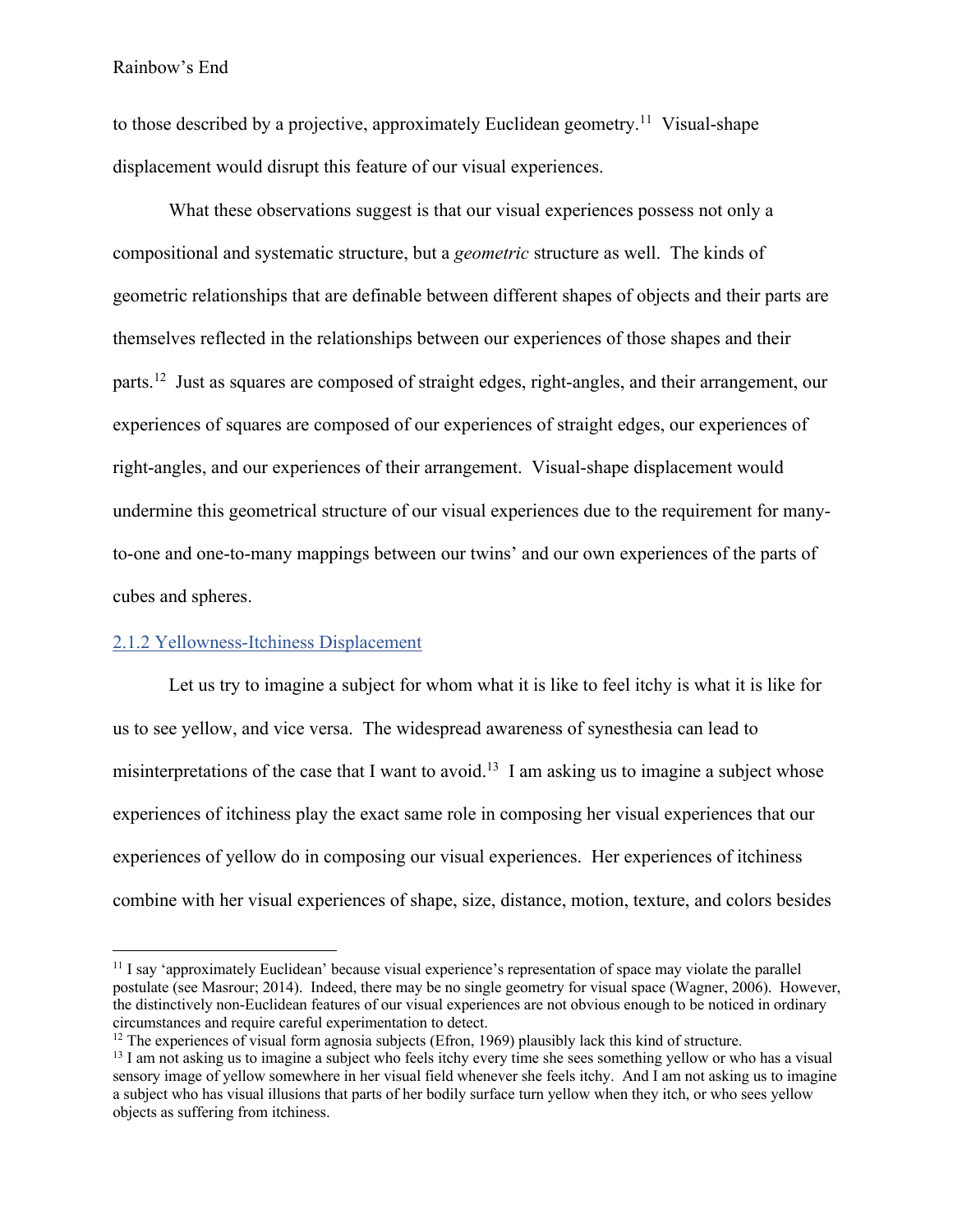yellow in order to compose her visual experience of, for instance, a color gradient that transitions from blue to yellow.

Moreover, I am asking us to imagine a subject whose experiences of yellow play the role in composing her experiences of her body surface that experiences of itchiness play in shaping our experiences of our body surfaces. For instance, experiences of yellow can combine with experiences of warmth, felt-texture, and pressure to compose the sort experience of that someone who is allergic to cats might have when a cat rubs against her leg.

The case seems odd, to say the least. And the reason seems to be that experiences of yellowness and experiences of itchiness play very different sorts of roles from one another in composing what it is like to be us at a time. One key difference between these two experiences stems from the fact that visual and bodily experiences appear to utilize *different kinds of representation of space*. For healthy, adult subjects, vision appears to use a three-dimensional, projective, and approximately Euclidean representation of space (§2.1.1). The senses of touch, proprioception, and kinesthesia, on the other hand, seem to employ a topological representation of the body-space. Itchiness appears to be represented as a kind of state that regions of the body surface can take on, one that compels us to scratch the affected area until the state dissipates. The joints are represented as points of articulation to which forces are applied endogenously through muscle activity and exogenously through the actions of external objects. Temperatures can occupy areas of the body surface or regions of the body volume. And pressures are experienced as deforming the resting shape of the body and as requiring certain kinds of actions to resist or overcome.

Audition appears to use a radial representation of space that often fails to include much if any information about the shapes, sizes, and distances of heard objects. Auditory spatial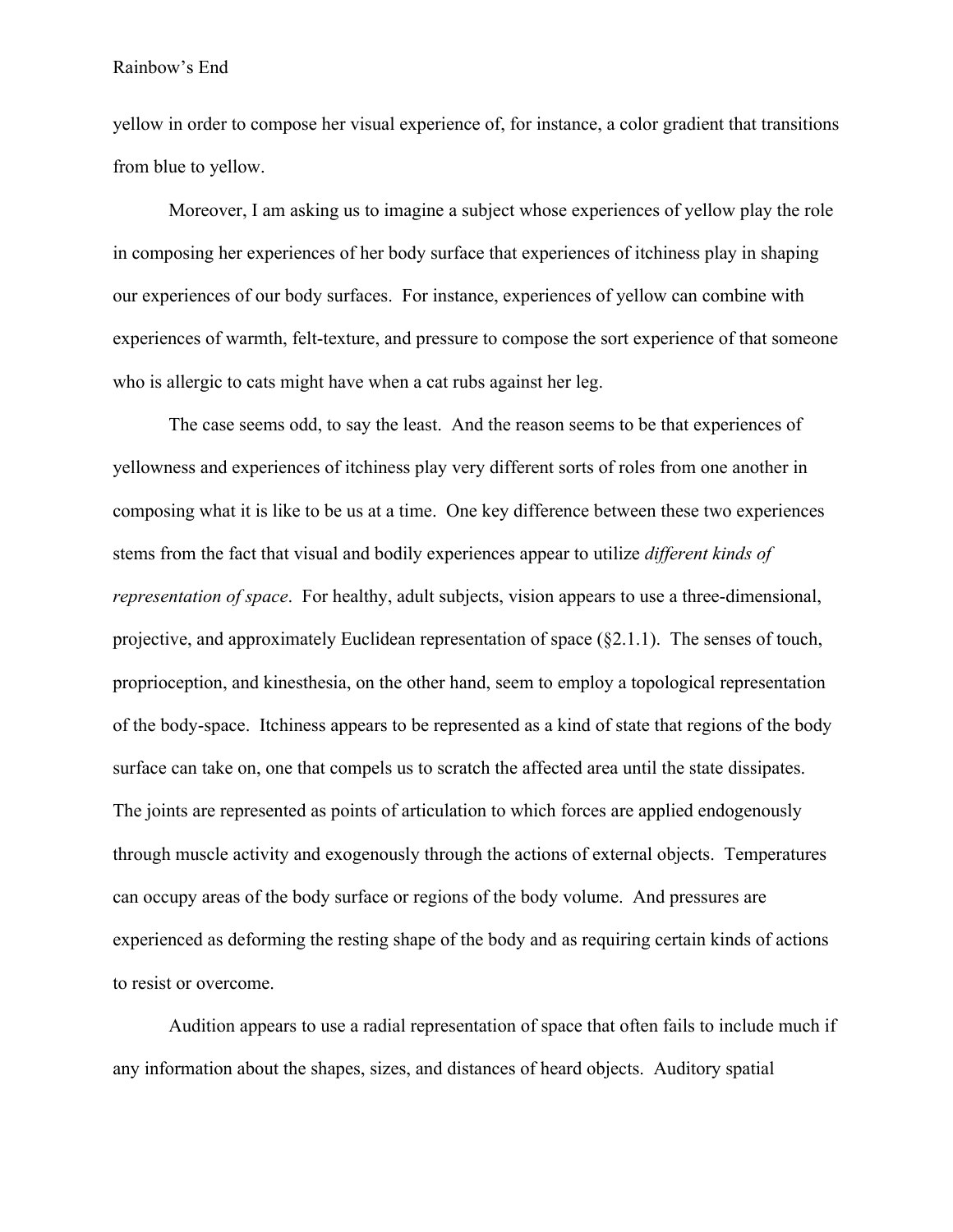representation primarily concerns the angle of the sound source with respect to the orientation of the subject's head and whether the sound source is approaching or receding.

Olfaction and gustation appear to carry no spatial information at all. The smells that we smell and the tastes that we taste have locations, but our olfactory and gustatory experiences do not themselves represent a space in which those odors and tastes are located; other senses carry that information.

What I would like to suggest is that displacing experiences across sensory modalities will generally prove inconceivable because our experiences of different sorts of properties are '*formatted*' in terms of the different kinds of spatial representations employed by our sensory modalities. The ways in which our less-than-total experiences within a given modality can combine with one another to compose our total experiences within that modality are defined in terms of how they can occupy and be located within whatever kind of representation of space that modality employs (be it projective and approximately Euclidean, radial, or topological). After all, the idea that what it is like for us to *feel* squares could have been what it is like for us to *see* squares, and vice versa, hardly seems any more comprehensible than the yellownessitchiness displacement case. Bodily experiences of itchiness and felt squares are formatted in terms of a topological representation of the body-space; visual experiences of yellowness and seen squares are formatted in terms of a projective and approximately Euclidean representation of visible-space.

# 2.1.3 The Pressure-Temperature Displacement Subject

Finally, let us return to our example from the introduction and try to imagine physical/functional duplicates of ourselves for whom what it is like to feel temperatures is what it is like for us to feel pressures, and vice versa. If you press your left index finger straight down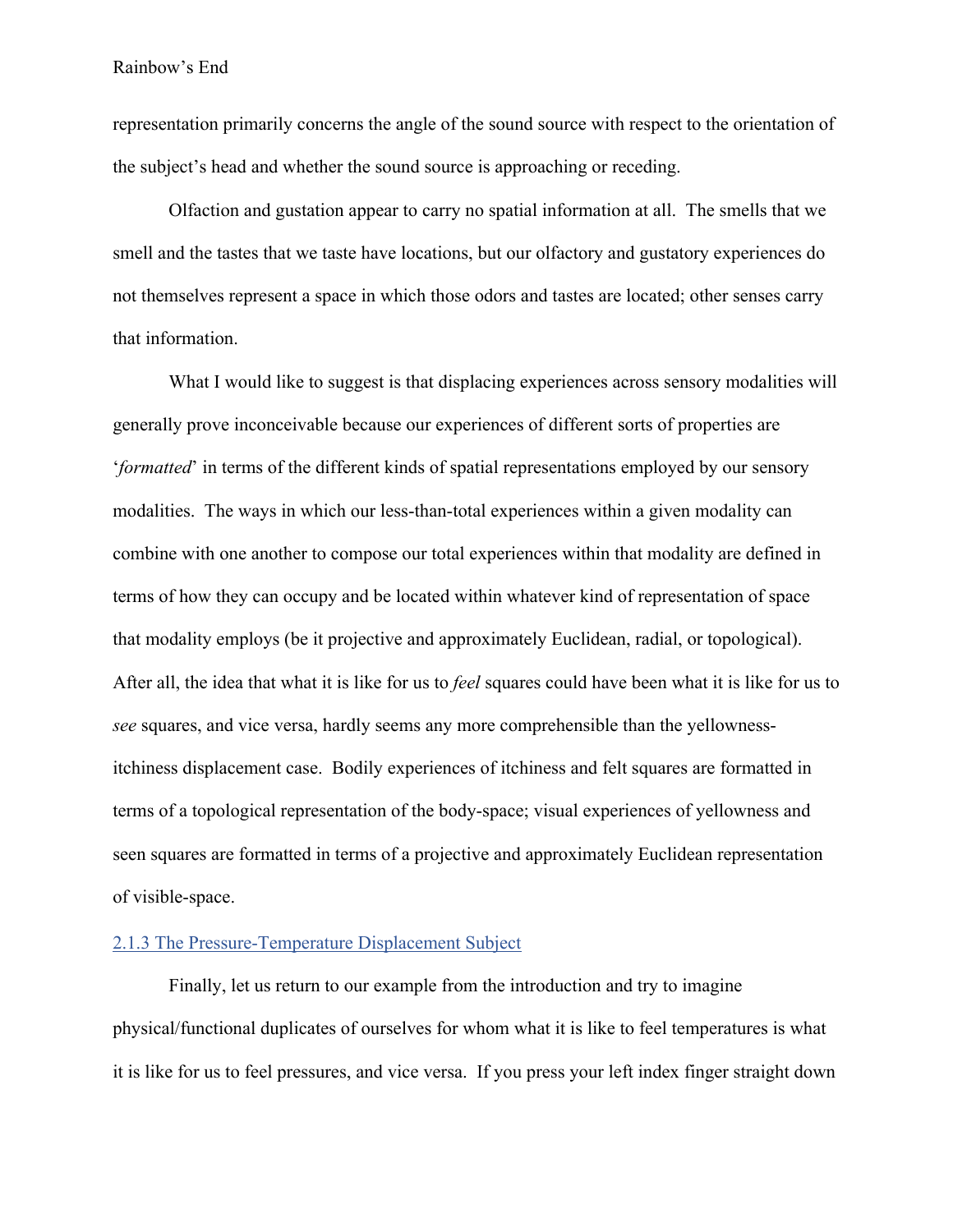into your right palm, and then at a 45°, you can match the two experiences in terms of the degree of force even though they differ in the direction of force. What we see is that there are two components to our experiences of pressure: one corresponding to the degree of force and the other to the direction of force. If we wanted to formally model our experiences of pressure, we would need to use a *vector* (or vector gradient). Temperatures, on the other hand, only come in degrees. They have no 'second component'. If we wanted to formally model our experiences of temperature, we would need to use a *magnitude* (or magnitude gradient), not a vector. We could use positive numbers to represent the warm/hot-side of the spectrum, negative numbers to represent the cool/cold-side, and zero to stand for body-neutral temperatures.14

The pressure-temperature displacement case provides us with our first glimpse of how we could offer a formal characterization of the structure of phenomenal consciousness. Different sorts of experiences will require different sorts of formal representations—vectors vs. magnitudes—and experiences that require different sorts of formal representations are not displaceable even when they both belong to a single sensory modality or cluster of sensory modalities that involve a common spatial formatting—such as the haptic, kinesthetic, and proprioceptive modalities.

To emphasize the point, consider itchiness once again. We can be more or less itchy. Our experiences of itchiness would be best formally represented by a magnitude. But, unlike our experiences of warmth, there is no clear opposite of our experiences of itchiness. A good formal characterization of our experiences of itchiness would use zero to represent no itchiness at all and ever larger numbers to represent increasing degrees of itchiness. Formal representations of

<sup>&</sup>lt;sup>14</sup> At extreme temperatures, experiences of hot and cold become increasingly indistinguishable. Temperature experiences will ultimately require a more complicated model than a number line.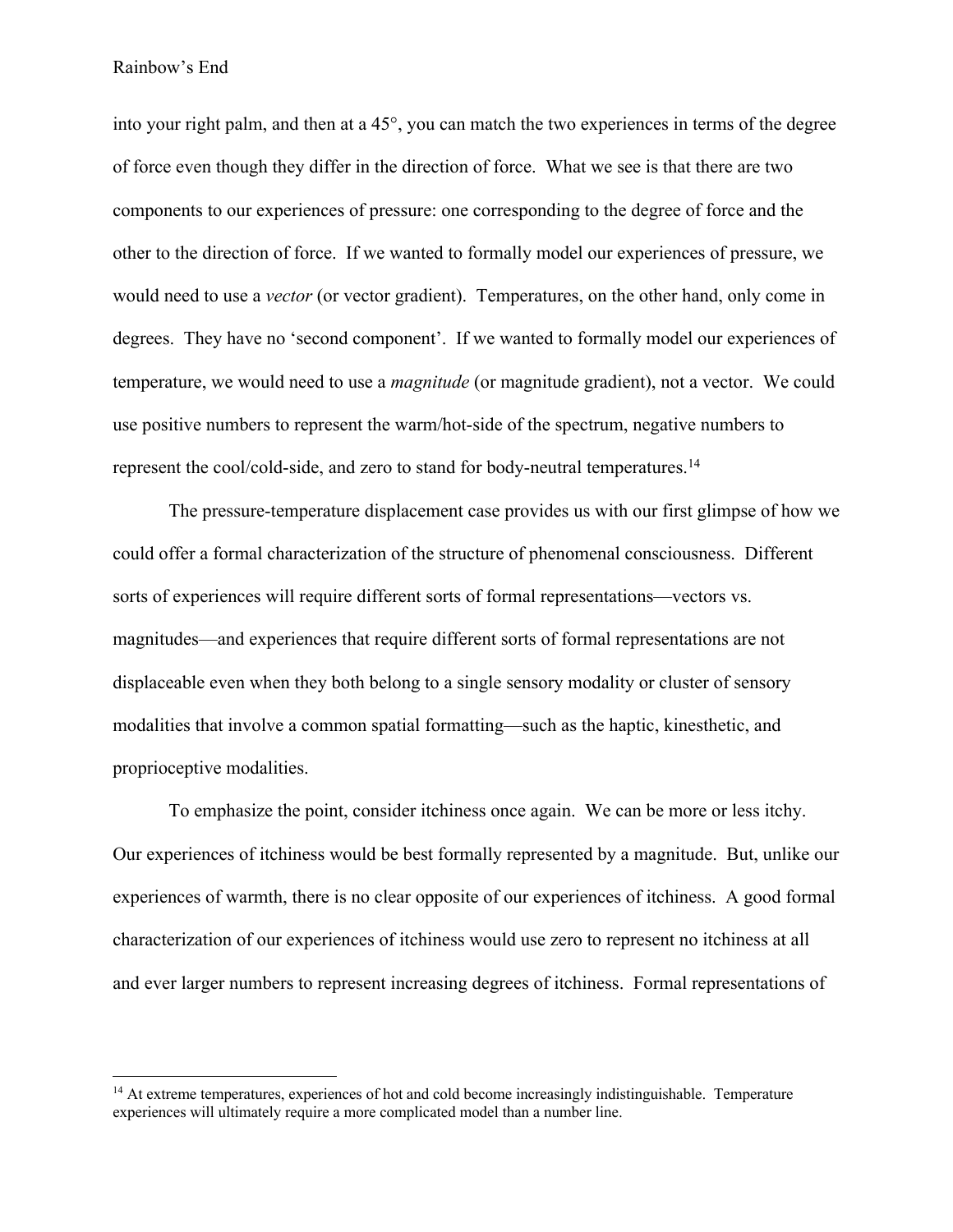temperature experiences, in contrast, would need to include an axis of symmetry around which distinct but symmetrical experiences of hot and cold, cool and warm are located.

# 2.2 Partial Zombies

I want to begin this subsection by discussing a handful of imaginable partial zombies before moving onto some unimaginable (but perhaps apriori coherent) ones. Examples of imaginable partial zombies are relatively easy to construct. For instance, it seems relatively easy to imagine partial zombies who lack the sorts of experiences associated with any particular sensory modality; visual zombies, auditory zombies, tactual zombies, etc. It also seems fairly easy to imagine zombies who lack any and all experiences associated with a given region of egocentric space. A partial zombie might lack all experiences associated with the right half of her visual field, or the left half of her body, or anything that would be heard as coming from behind her.

What the imaginability of these cases suggest is that we think of sensory modalities and regions of egocentric space as forming 'partitions' such that we can imagine eliminating all the experiences associated with one partition without rendering the experiences associated with other partitions unrecognizable. For example, we can imagine 'zombifying' our visual experiences without being forced to imagine any dramatic changes in our auditory or haptic experiences that would render them unrecognizable as auditory or haptic experiences of the sort had by healthy, adult subjects. And we can imagine zombifying our experiences of the right halves of our bodies, for instance, without having to imagine any dramatic differences in our experiences of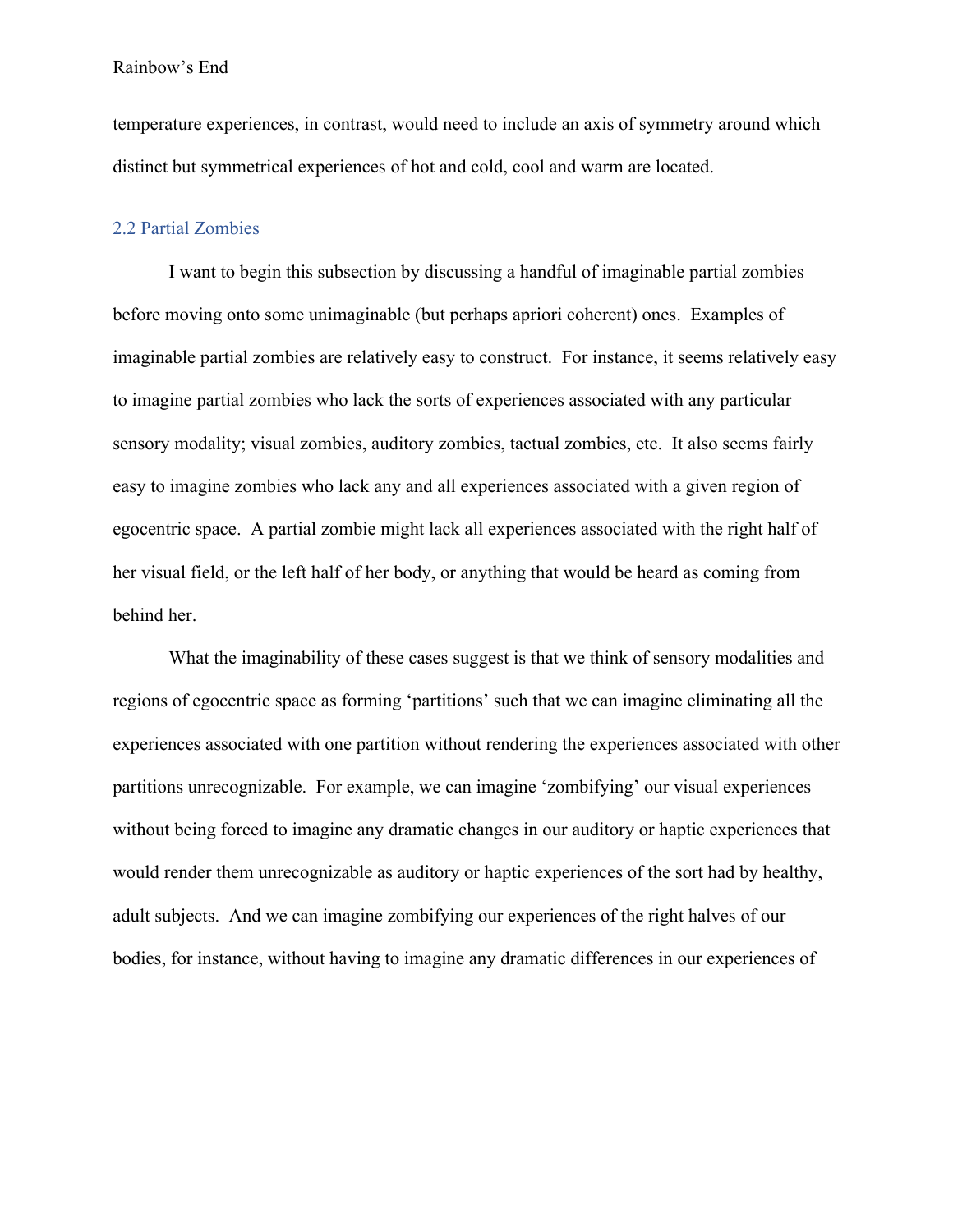the left halves of our bodies that would render them unrecognizable as the sorts of experiences had by normal subjects.<sup>15</sup>

Notice, however, that we cannot always zombify a kind of experience without radically altering the remaining experiences. Consider the *visual-shape zombie*. She has no visual experiences of shape whatsoever, but she does have visual experiences of size, motion, orientation, texture, color, and luminance. What it is like for her to see a circle does not differ from what it is like to see a square so long as the two objects are matched for area, color, motion, etc. The visual-shape zombie's visual experiences are as shapeless as the taste of a lemon.

The case is hard to imagine (though it does not seem to be incoherent). And the reason seems to be that it asks us to consider experiences where the structure of the zombie's residual visual experiences differs from the structure of those sorts of experiences when had by normal subjects. The visual-shape zombie's visual experiences lack the geometrical structure that ours possess  $(\S2.1.1)$ . And this is a structure that our visual experiences of properties besides shape require in order to play their normal role in composing our total visual experiences. For normal subjects, we do not see the size of an object independently of its shape; we see that size as the size of that object's shape. And when we see the color and the texture of an object, the color and texture of the object 'fill out' the shape of that object. We cannot simply eliminate our visual experiences of shape without altering how our experiences of color, texture, and size combine to compose our total visual experience in the way that we could simply eliminate the predicate *square* from ∃*x*(*red*(*x*) & *large*(*x*) & *square*(*x*)) without altering the role that the other predicates

<sup>&</sup>lt;sup>15</sup> I want to remain neutral on the possibility of multi-sensory experiences, such as audio-visual experiences of popping balloons. And, I do not want to deny that there can be gestalt experiences that range over regions of the visual field or the body surface. My claim is that we can imagine eliminating the visual component and any multisensory components from our audiovisual experience of a popping balloon and retain an auditory experience that is recognizable as a relatively normal auditory experience. Moreover, my claim is that we can imagine zombifying the right-half of our visual fields such that, when we look at duck-rabbit drawings, our residual experiences in the lefthalves of our visual fields are still recognizable as visual experiences of the sort had by normal, adult subjects.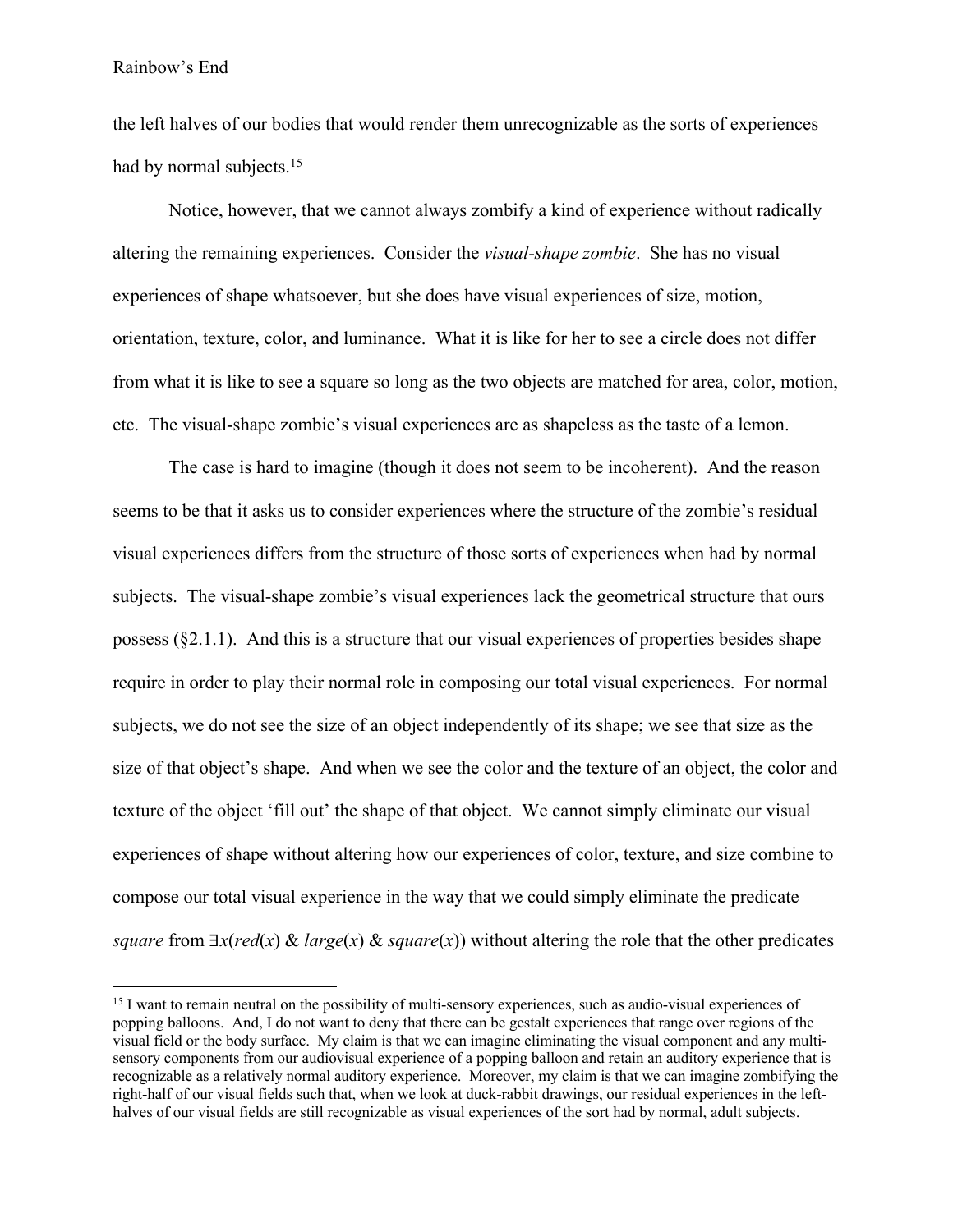play in composing that sentence. The systematic roles that our experiences of shape, color, texture, and size play in composing our total visual experiences are interdependent.

Finally, let us consider the *color-luminance zombie*: a subject for whom there is nothing that it is like to see different colors, different degrees of illumination (sunlight vs. moonlight), and different shades of black and white and grey. The color-luminance zombie only has visual experiences of shape, size, texture, orientation, distance, and motion. For this subject, there is no difference in what it is like to see a black or a white cube, or a brightly lit or a dimly lit cube, or a red or a green cube so long as they are matched for size, orientation, etc. Her visual experiences are *purely spatial*. Even in the case of transparent objects, the color-luminance zombie does not experience any alterations (such as magnification or warping) of the color-luminance boundaries of the objects that are seen through those transparent objects. The color-luminance zombie's visual experiences are as colorless and luminance-free as the sound of breaking glass.

What the visual-shape and color-luminance zombies conjointly suggest is that the systematic role that our experiences of color play in composing our total visual experiences rely upon our experiences of shape playing their role in composing our total visual experiences, and vice versa. More generally, the roles that our experiences of primary and secondary qualities play in composing our total experiences within a given modality appear to be mutually interdependent. The secondary qualities are defined in terms of the kind of spatial representation that they are embedded in  $(\S2.1.2)$ . And primary properties, at least for us, appear to require secondary qualities to 'fill them out'.<sup>16</sup>

<sup>&</sup>lt;sup>16</sup> There is much more to be said on this topic than I can say here.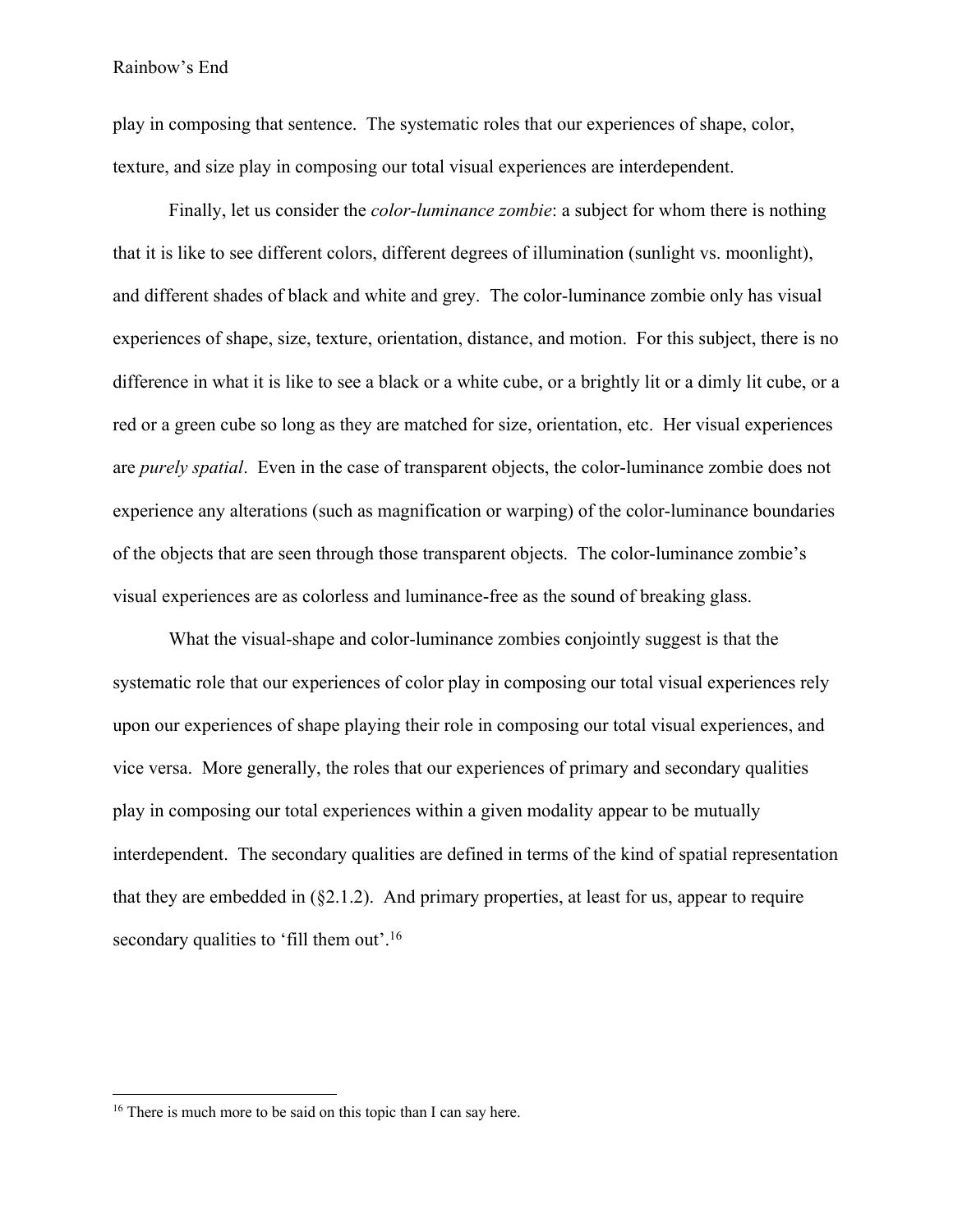## 2.3 Bringing It All Together

Our intuitions concerning displacement and partial zombie cases are quite systematic. In the conceivable displacement cases, the displaced experiences play equivalent roles in composing our total experiences at a time. In the readily imaginable partial zombie cases, we imagine subtracting experiences in such a way that the structure of the residual experiences remains unchanged. In the auditory zombie case, for instance, the structure of our visual and haptic experiences remains unchanged; there simply is no experiential representation of how things stand acoustically.

The unimaginable partial zombie cases ask us to consider experiences with alien phenomenal structures: the role that the residual experiences play in composing our total experiences depend upon the role that the zombified experiences play in composing our total experiences. As a result, the residual experiences cannot play their normal role in composing our total experiences at a time.

The apriori incoherent displacement cases ask us to imagine experiences with incoherent phenomenal structures. Those experiences would violate the compositional and systematic structure that our experiences have and in virtue of which any given less-than-total experience, such as our visual experience of a straight line, can serve to systematically represent a particular subject matter, such as straight lines.

While we shall return to these issues in §5, what we see is that phenomenal structures are akin to the grammatical properties of words or the rules of composition governing the representational elements employed in a given system of diagraming, mapping, or modeling (such as, topographic lines). Just as a one-place predicate can only represent a property and a two-place predicate can only represent a binary relation, temperature experiences can only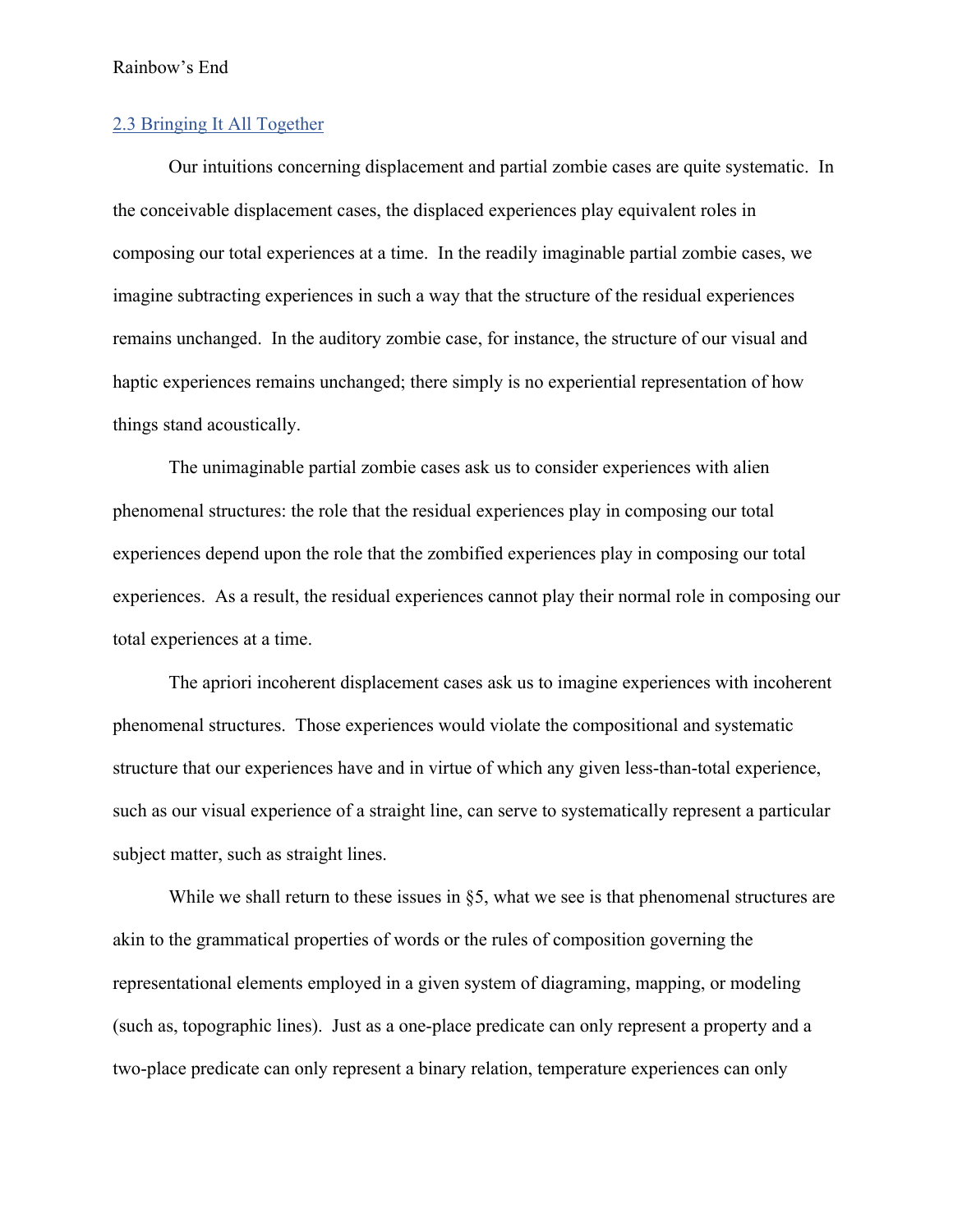represent a magnitude that is acting on the body surface or that is distributed throughout the body volume. This is because temperature experiences have the structure of a magnitude defined over a topological representation of the body-space. Moreover, just as we could not use images of squares to represent circles and images of circles to represent squares when drawing geometric figures in a Cartesian coordinate plane, we could not displace the phenomenal characters of our experiences of cubes with the phenomenal characters of our experiences of spheres. Doing so would violate the systematic, compositional, and geometric structure of our visual experiences. So, even if the specific phenomenal characters of our experiences do not dictate that those experiences must have the contents that they actually have—and I am neither affirming nor denying that claim here—the phenomenal structures of our experiences constrain their possible representational contents, and different phenomenal structures constrain experiential content in different ways.

## 3. Methods for Exploring Phenomenal Structure

Phenomenal structure has received relatively little systematic exploration in the literature, and existing efforts typically employ an 'outside-in' methodology: they utilize the results of psychophysics, neurophysiology, and multi-dimensional scaling to backwards engineer the structure of our experiences. C. L. Hardin has pursued this sort of strategy for color perception (1988; 1992), and Austen Clark has executed the project for perceptual experiences more generally (1993). In the previous section, I employed an 'inside-out' methodology, which relies upon the analysis of our intuitive reactions to thought experiments. Here I discuss how the two strategies relate to one another.

The outside-in methodology promises to reveal structural features of our experiences that are too subtle to be noticed in the course of everyday life or even through concerted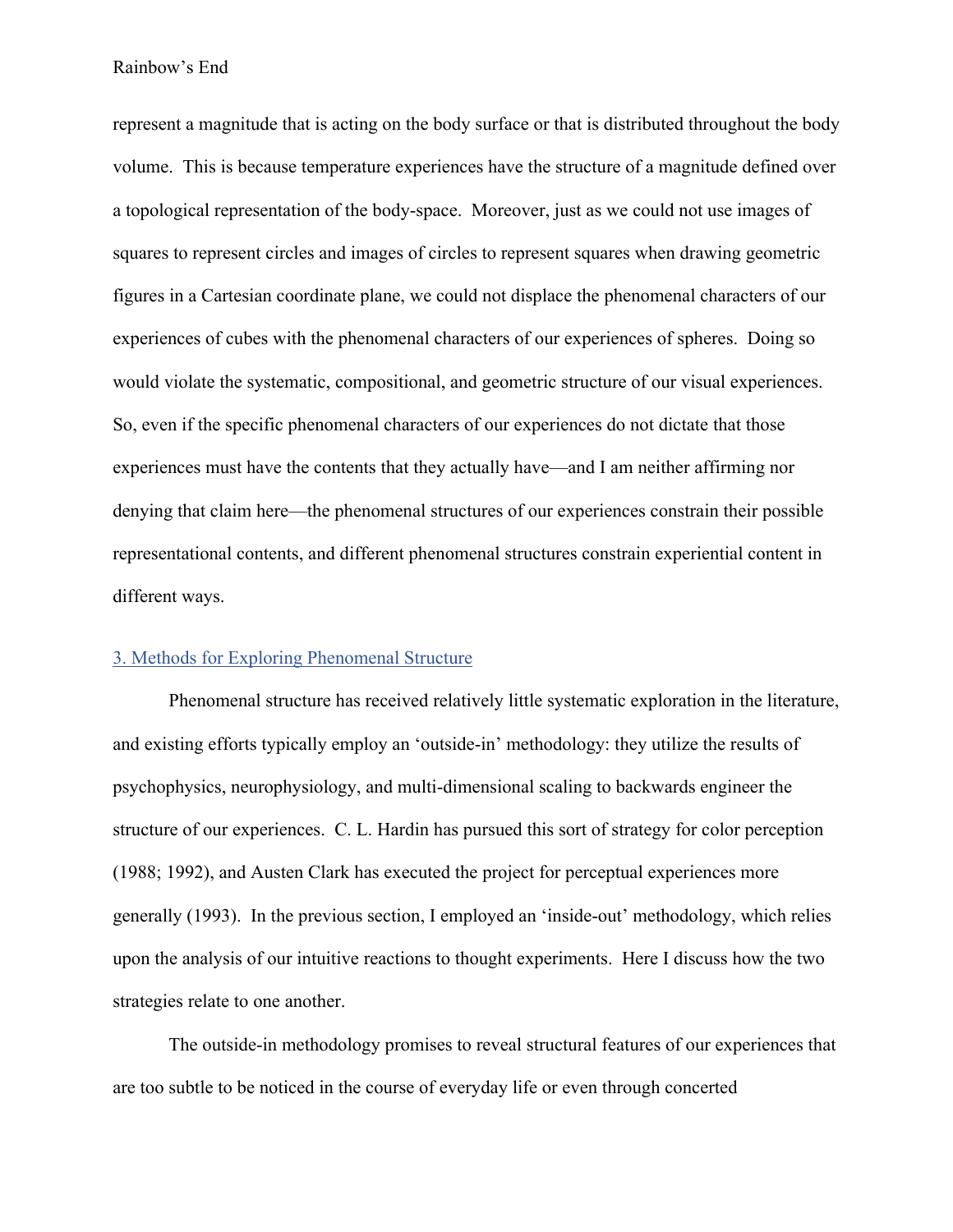introspection. For example, it turns out that human beings can discern more shades of green than red (Palmer, 1999: Ch. 3). Facts like this one are not part of our commonsense understanding of color experience and require careful experimentation to discover.

The inside-out method will tend to identify structural features of our experiences that we can recognize in our own experiences once they are pointed out to us. If we were not sensitive to structural features of our experiences in some way or other, then they could not drive our intuitive reactions to displacement and partial zombie cases in the first place. And the systematicity of our intuitions suggests that we have a tacit grasp of at least some of the structure of our experiences. There is, however, no apriori reason to think that this tacit understanding is complete. Outside-in methods promise to complement the results of inside-out methods by locating phenomenal structures that evade our intuitive grasp.

### 4.0 Separatism and Phenomenal Schematics

In this section, I review the three arguments that have been offered for separatism, and I show that these arguments cannot establish the view. To see why, we must make a distinction that is often overlooked in the literature. First, there is the weaker claim:

*Distinctness*: intentionality and phenomenality are distinct in the sense that they are not identical to one another and neither is wholly grounded in or reducible to the other.

Second, there is the stronger claim:

*Contingency*: intentionality and phenomenality are not only distinct, they are only contingently related to one another.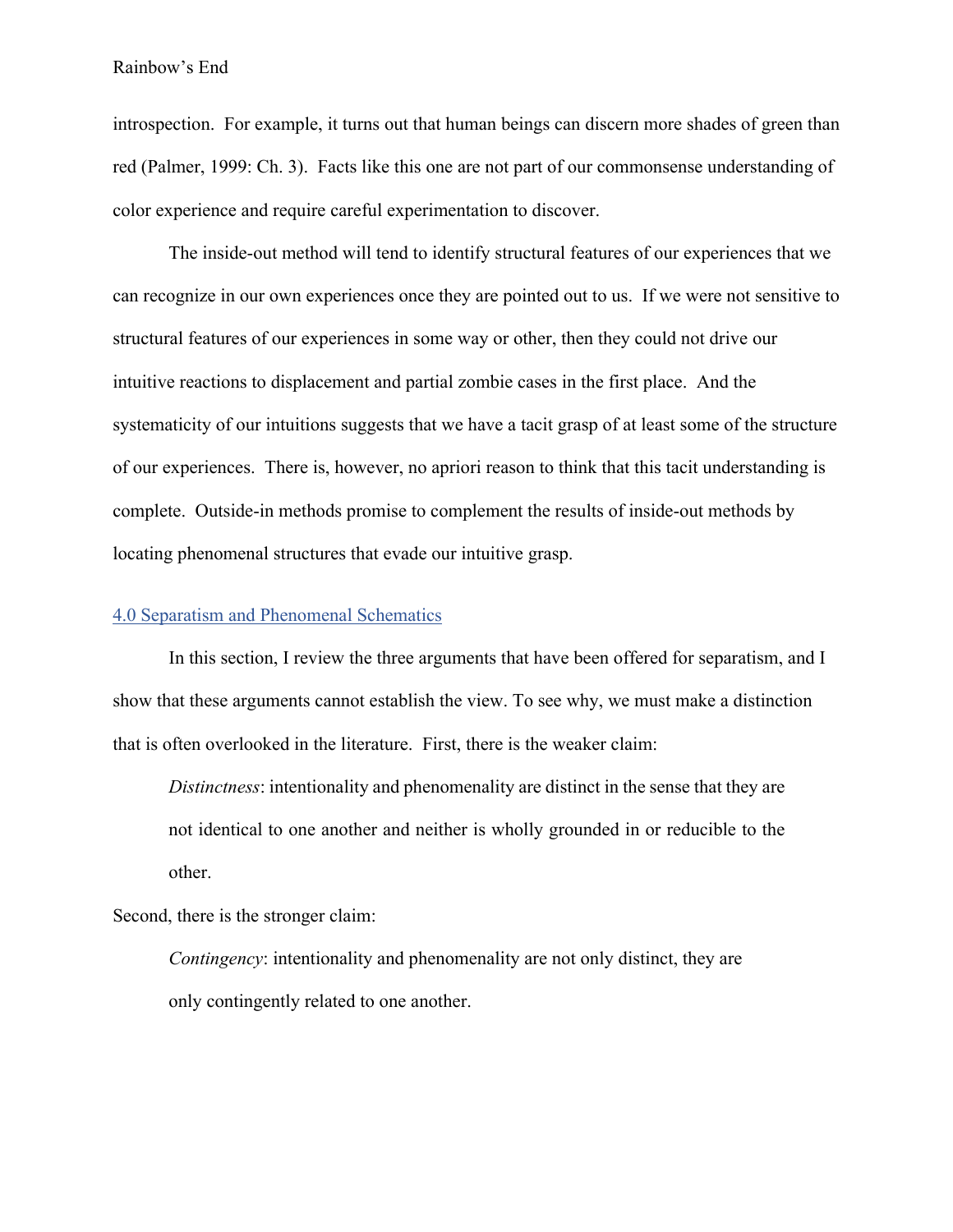I shall argue that Kim's and Papineau's arguments cannot establish Contingency, at best they establish Distinctness. And separatism, as it has been understood and presented in the literature, is the stronger contingency claim.<sup>17</sup> As Papineau says:

*…conscious sensory experiences only represent contingently. Whether a given conscious experience represents a picture, or something else, or nothing at all, depends on factors beyond itself, such as historical correlations to features of an environment, and is not fixed by its phenomenal nature.* 2016, 341

and:

*The idea isn't that somehow both the qualitative 'mental paint' and the represented objective properties are 'in' the experience. Rather my view is that our conscious experience is all paint, and any representational or represented features are quite external to our consciousness.* 2016, 334

To defend separatism, Kim and Papineau must establish Contingency.

Kim argues that we can in principle offer an adequate functional analysis of intentional contents in terms of sensation, behavior, and cognitive processing; phenomenal characters, however, admit of no such functional analysis (2005: Ch. 6). According to Kim, "qualia inversion is metaphysically possible" (2005: Ch. 6, fn. 18) and so:

*two perceivers who behave identically with respect to input applied to their sensory receptors can have different sensory experiences… qualia are not functionalizable, and hence physically irreducible.* 2005: 170

<sup>&</sup>lt;sup>17</sup> William Lycan describes separatism as the view that intentionality and phenomenality, "…are unrelated, except possibly that some mental states happen to have both" (2008, 240). Curtis Brown describes separatism as the view that, "any given phenomenal character could be accompanied by any intentional properties (or none), and vice versa" (2016: §3.4). And David Bourget and Angela Mendelovici characterize it as the view that "consciousness and intentionality do not bear interesting metaphysical relations to each other" (2019, §3.2).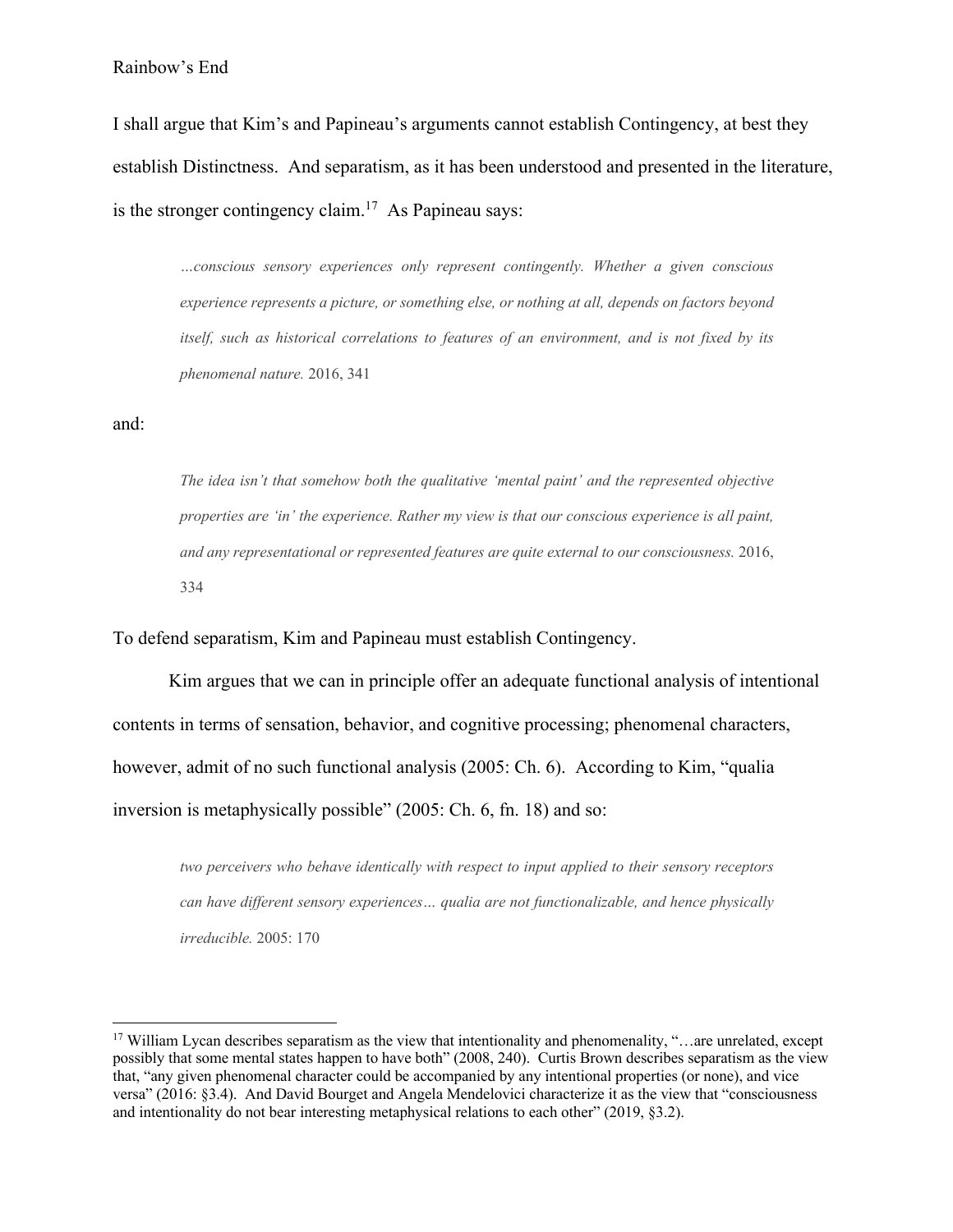If intentional contents can be naturalized by way of functional analysis and phenomenal characters cannot, then the two must be distinct.

To see why Kim's *naturalization asymmetry* cannot establish Contingency, notice that, as Kim himself argues, we may be able to functionally analyze phenomenal structure:

*Intrinsic qualities of qualia are not functionalizable and therefore are irreducible, and hence causally impotent… In contrast, certain important relational facts about qualia, in particular, their similarities and differences, are detectable and functionalizable, and can enjoy causal powers as full members of the physical world.* 2005, 173

If both intentional contents and phenomenal structures can be functionally analyzed, then it is possible that at least some of the functions that our intentional contents reduce to are themselves partly composed out of the functions that the phenomenal structures of our experiences reduce to. If so, then phenomenal structure would constrain intentional content. Hence, Kim's argument can establish Distinctness, but not Contingency.18

David Papineau (2014; 2016) offers two arguments for separatism. First, is *the abstraction asymmetry*. He argues that any account of intentional content will have to construe intentional content as necessarily involving relationships to either propositions or properties understood as abstract objects, and: "There seems something quite amiss with the suggestion that my here-and-now conscious feelings are constituted by my bearing any kind of relation to abstract entities" (2014: 6).<sup>19</sup> If intentional contents necessarily involve relationships to abstract objects, and phenomenal characters cannot, then they must be distinct.

 $18$  I suspect that Kim would be happy with this result. While Kim is the most cited example of a separatist in the literature (e.g., Horgan, 2002; Lycan, 2008; Bourget and Mendelovici, 2019; Brown, 2014; Siewert, 2016), his primary goal in *Physicalism, or Something Near Enough* is to establish the naturalization asymmetry, not Contingency.

<sup>&</sup>lt;sup>19</sup> Papineau discusses nominalist alternatives and finds them wanting.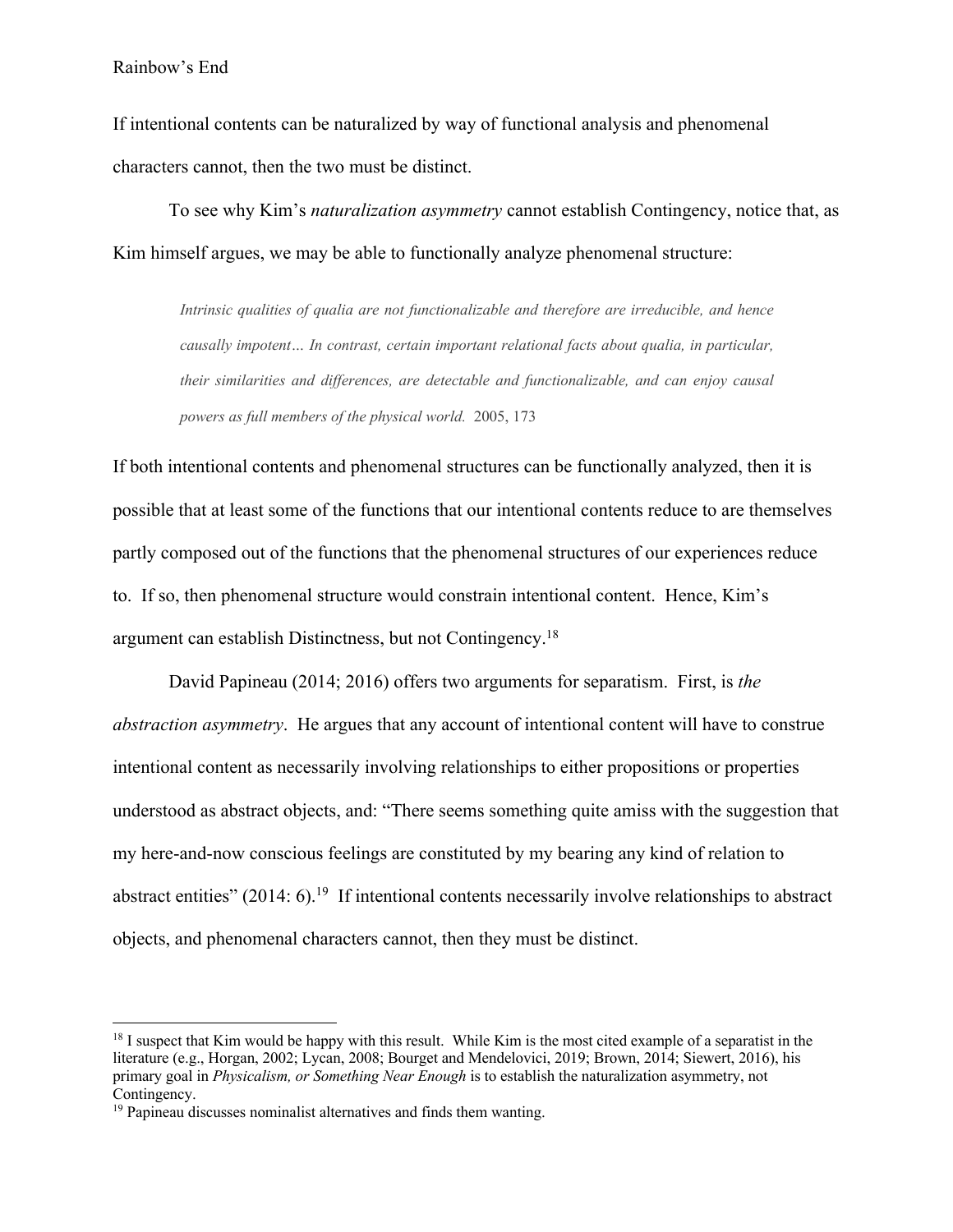Second, while I cannot discuss all of his examples, Papineau appeals to a number of thought experiments and even ordinary situations that support the claims (a) that the phenomenal characters of our experiences are narrow (they supervene with metaphysical necessity upon the physical or functional constitution of the subject) and (b) that the intentional contents of our experiences are wide (they supervene with metaphysical necessity upon environmental factors in addition to subject-internal factors). Call this *the supervenience asymmetry*. If intentionality is wide and phenomenality is narrow, then they must be distinct.

To see why Papineau's arguments cannot establish Contingency, let us consider a comparison with what content externalists should say about the relationship between the neurocomputational states of a subject and the representational contents of her mental states. Content externalists claim that both subject-internal and environmental factors play a role in determining the representational contents of a subject's mental states with metaphysical necessity; perfect intrinsic duplicates can differ in representational contents if their environments differ in suitable ways. But this does not commit externalists to the claim that the neurocomputational states of a subject's brain are only contingently related to the representational contents of that subject's mental states—that any brain state could have been associated with any content. Wide properties can be constrained by narrow properties despite not being identical to, reducible to, or wholly grounded in those narrow properties. Papineau's supervenience asymmetry cannot establish Contingency, only Distinctness.

Finally, notice that content externalists can grant that representational contents necessarily involve relations to abstract objects—though they are not obviously committed to this claim either—and still claim that the concrete here-and-now neurocomputational states of a subject constrain the representational contents of her mental states. Similarly, there is no reason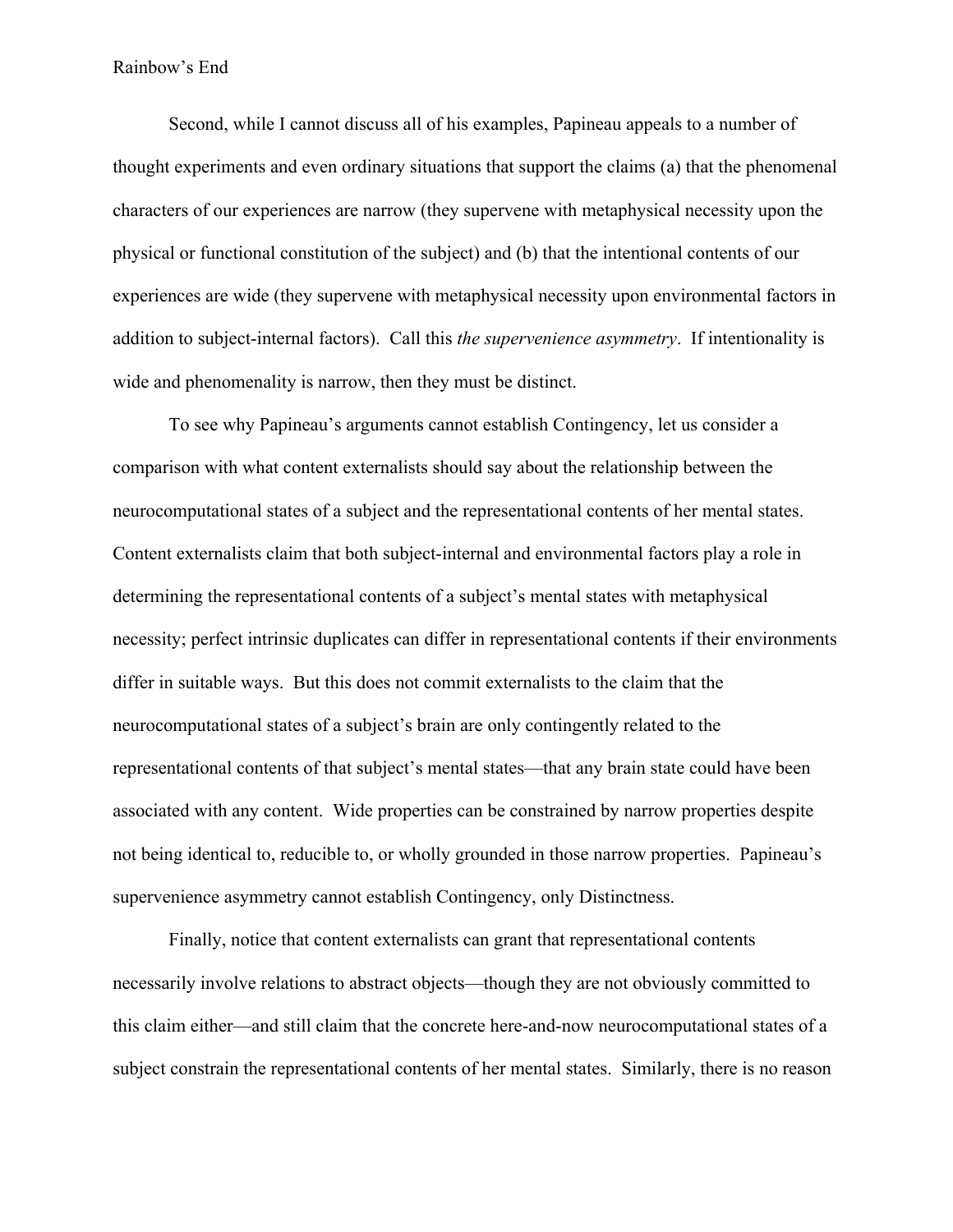why the phenomenal characters of our experiences could not constrain what abstract objects they can be related to. So, Papineau's abstraction asymmetry argument can only establish Distinctness.

Kim's and Papineau's arguments at best establish Distinctness, not Contingency. But establishing Distinctness is not sufficient to support separatism, which has been presented and interpreted as Contingency in the literature.

# 5. Conclusion: The Linguistic Comparison

Separatism and phenomenal schematics disagree over the existence of apriori connections between the phenomenality and intentionality of our experiences. To better understand the nature of this dispute and the more general lesson that phenomenal schematics has to offer, let us consider Papineau's central metaphor for understanding separatism: the comparison of phenomenal characters with the typographical properties of written words: $^{20}$ 

*Written sentences are the outputs of processes designed to produce representations that will convey information to readers. It does not follow that all the properties of sentences are essentially representational. Their typographical properties are not… It is entirely contingent that this arrangement of marks on paper means what it does…*

*I think the same about the relation between the conscious and representational properties of sensory experiences: the former stand to the latter just as the typographical properties of sentences stand to their representational contents. It is not essential to a given conscious experience that it stand for the truth condition it does.* 2016: 332

Papineau's comparison does an excellent job of illustrating his view. While one must use some typography or other in order to represent using a written language, that does not mean that

<sup>20</sup> See Papineau 2014: 1-2, 18; 2016: 343, 339-340.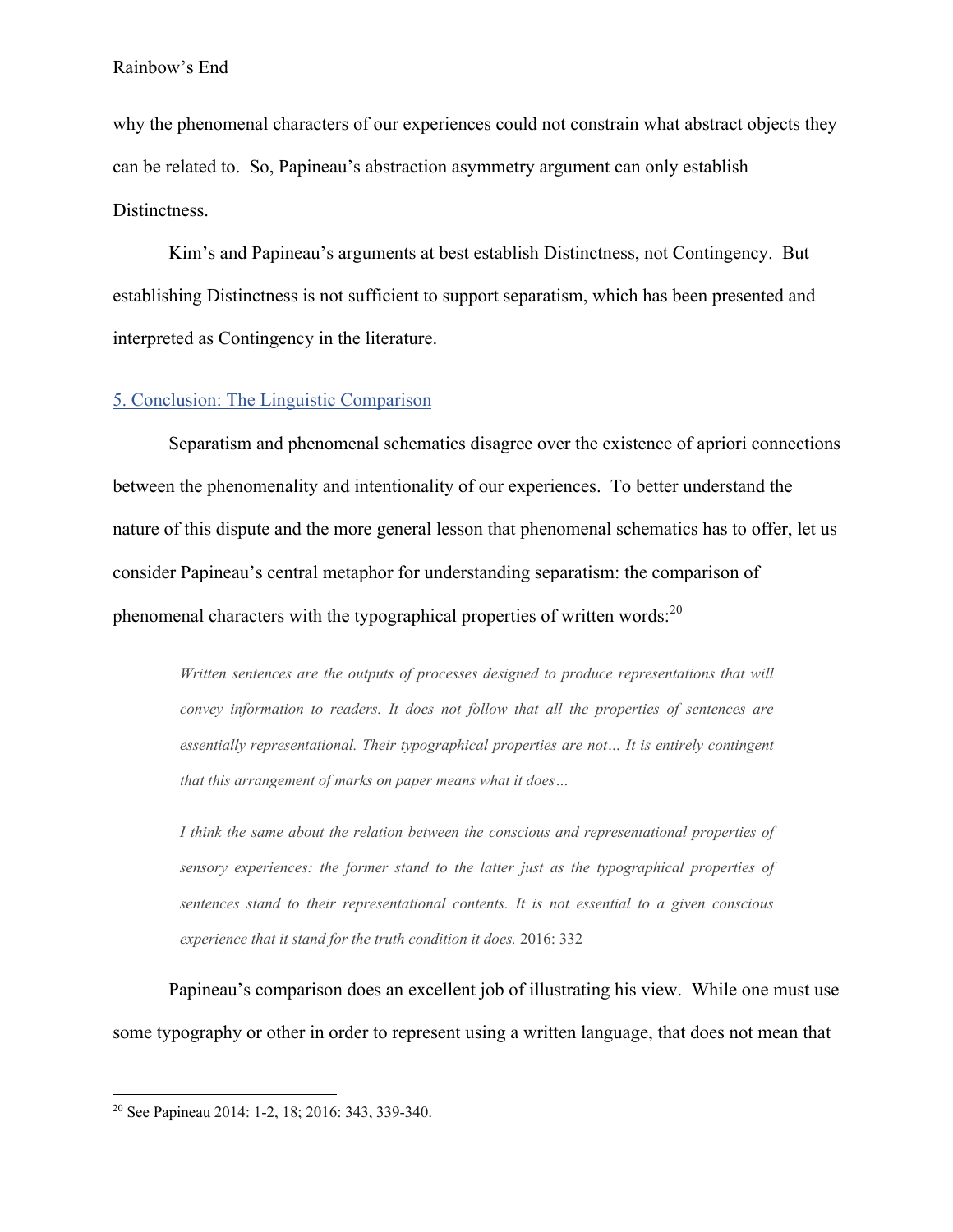the typographical properties of written words are themselves representational properties, or that the typographical and representational properties of a particular word are any more than contingently related. 'Found', for instance, could have represented ice or the act or declaring war. In parallel fashion, separatists claim, in order to have an experience that can represent whatever it does, that experience must have some phenomenal character or other, but that does not mean that the specific phenomenal character of that experience is any more than contingently related to that experience's representational content.

It is worth noting, however, that at one point Papineau anticipates what I have called phenomenal schematics and says that he is, "happy to allow that the intrinsic nature of certain conscious sensory experiences suits them excellently for certain representational purposes" (2014: 27). But Papineau fails to recognize the significance of this concession for his view. As I shall now argue, if phenomenal schematics is correct, then Papineau's central claims that phenomenal characters, "have no constitutive tie to what they contingently represent." (2016, 343) and that "…conscious sensory properties are not essentially representational at all" (2014, fn. 11) are false.

The phenomenal structures of our experiences place formal and sometimes semantic constraints on the possible intentional contents that those experiences can have, and different structures impose different constraints. In this respect, phenomenal structures are comparable to *the grammatical properties* of written words, not their typographical properties. Interpreted as a transitive verb, you cannot use 'found' in a (grammatical) sentence and fail to represent an action that is performed by a subject upon an object. That is just what it is to be a transitive verb. Here we have both a formal constraint—any sentence that includes 'found' must represent both a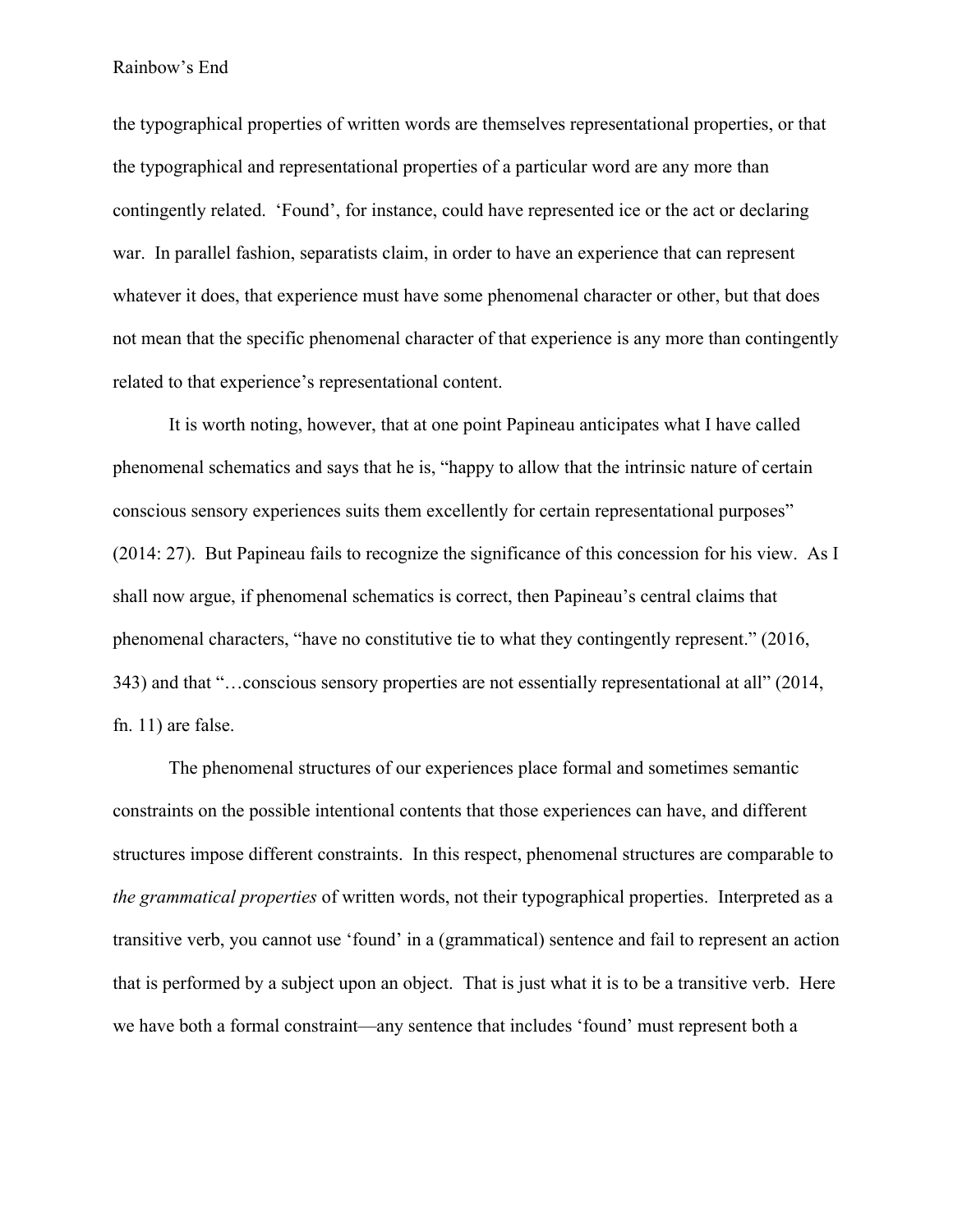subject and an object—and a semantic constraint—sentences including 'found' must represent an action, as opposed to a mere happening, such as in, 'the battery died'.

Similarly, our temperature experiences, for example, have the formal structure of a magnitude that acts upon the body surface or (regions of) the body volume. This structure imposes a formal constraint—such experiences are poorly suited to represent vectors, since they lack a second component that could serve to represent the vector's directionality—and also a semantic constraint—whatever property our temperature experiences represent must be capable of acting on the surface of the subject's body or being distributed throughout regions of the body volume. If grammatical properties are representational properties, then so are phenomenal structures.

There is, moreover, an important asymmetry between written words and phenomenal characters insofar as phenomenal characters possess their 'grammatical properties' essentially. We can interpret 'found' typographically—as an arrangement of colored shapes—in which case, 'found' could have played representational role played by any other word in the English language. But we can also interpret 'found' grammatically as a transitive verb, in which case 'found' can be modeled as a function that only accepts ordered pairs of noun-phrases as arguments. It has an *argument structure* or *subcategorization*, in the terminology of linguistics. Because we have a typographical way of thinking about words *in addition to* a grammatical way of thinking about words, it is conceivable that 'found' might not have been a transitive verb, that it could have been a noun, for instance.

What phenomenal schematics shows us is that the phenomenal characters of our experiences do not admit of anything like a typographical interpretation. We cannot conceive of alternative versions of our experiences that have argument structures different from the ones that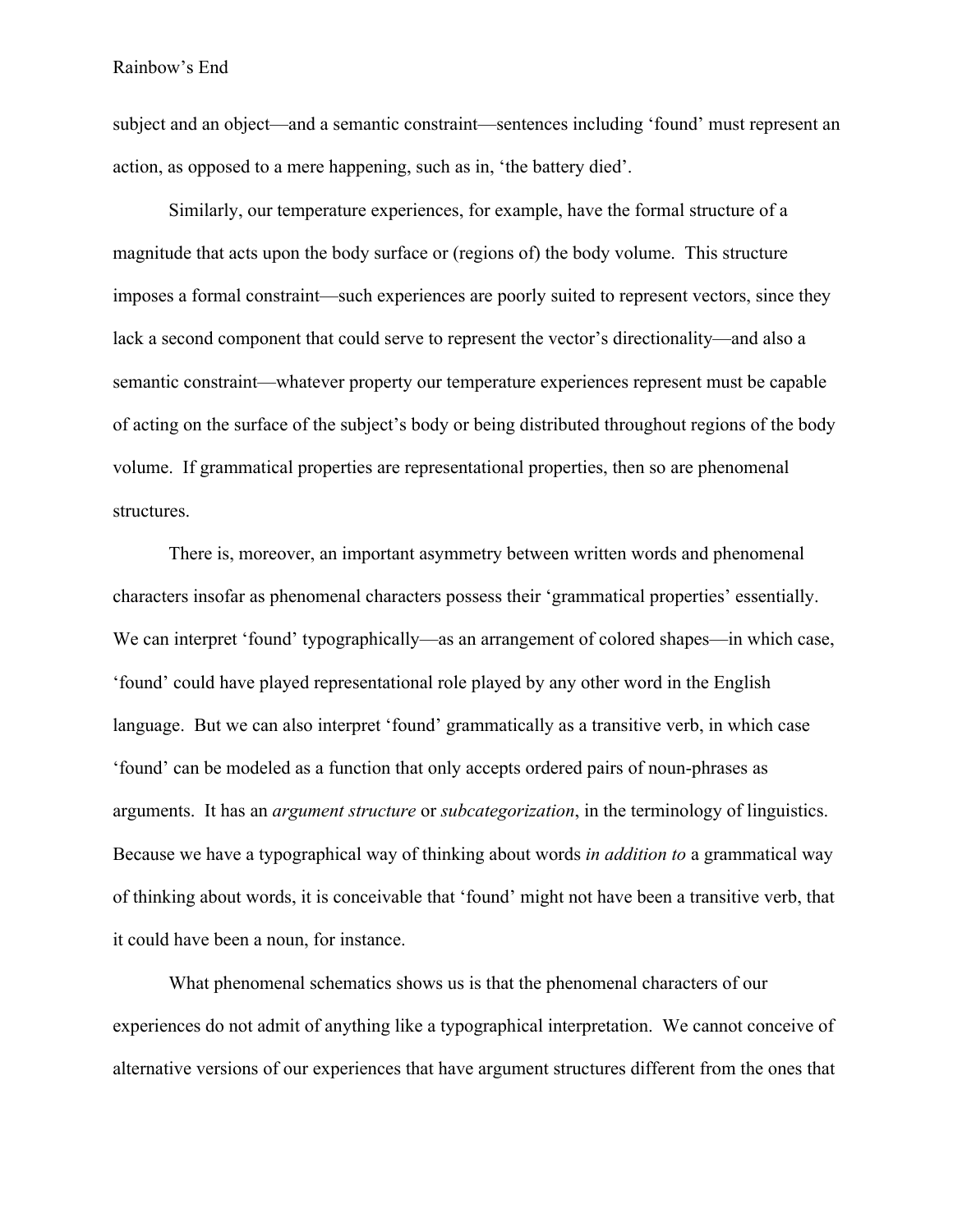they actually possess. Were we able to 'think typographically' about the phenomenal characters of our experiences, then we should be able to imagine that what it is like for us to see cubes could have been what it is like for us to see spheres, and vice versa. After all, we have no difficulty in imagining that 'sphere' could have meant cube and that 'cube' could have meant sphere. But phenomenal displacement cases are only conceivable when the experiences involved have equivalent phenomenal structures (the inverted temperature spectrum, for instance). When it comes to thinking about the phenomenal characters of our experiences, the 'grammatical interpretation' is *mandatory*.

What these observations show us is that phenomenal characters are *intrinsically symbolic* in the sense that we can only conceive of them as having specific kinds of phenomenal structure that (a) determine what kind of role they can play in composing our total experiences at a time and (b) constrain the possible contents of our experiences. Papineau's claims that phenomenal characters 'are not essentially representational at all' and that they 'have no constitutive tie to what they contingently represent' are false. An experience could not be the kind of experience that it is without having the specific phenomenal character that it does; we cannot help but conceive of phenomenal characters as having the specific phenomenal structures that they do; and the different kinds of phenomenal structure that our experiences can possess constrain the possible representational contents of those experiences in different ways. This is the central lesson of phenomenal schematics, and it marks a previously overlooked position that should be acceptable to most any non-separatist philosopher of mind.

As noted in the introduction, phenomenal schematics remains neutral on how to answer:

(2) Is there a kind of intentionality that suffices for the phenomenality of our experiences?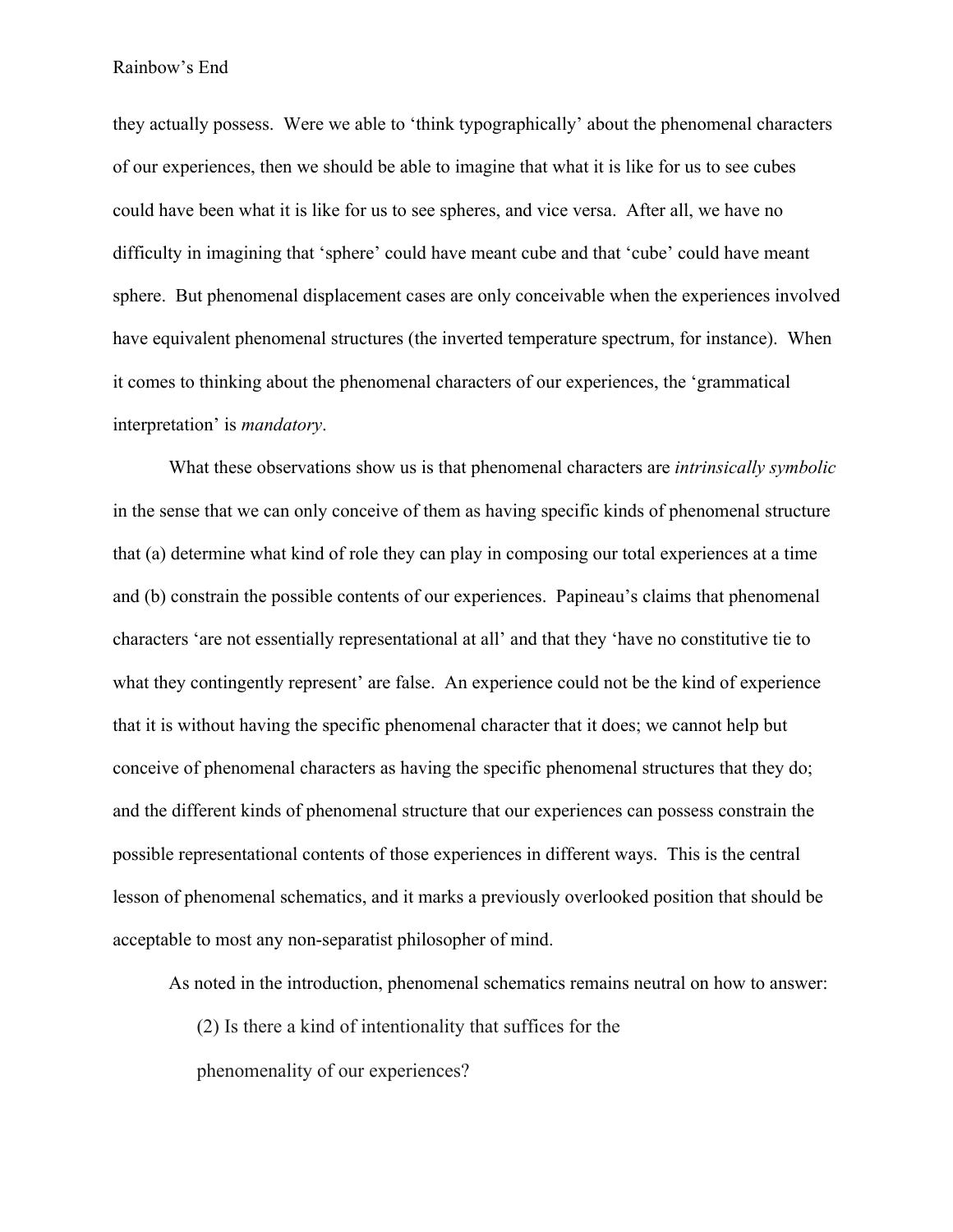(3) Does the phenomenality of our experiences suffice for a kind of intentionality?

As a result, phenomenal schematics is compatible with both representationalism and phenomenal intentionalism, which respectively answer (2) and (3) in the positive. But phenomenal schematics is not only compatible with these views, it promises to complement them by allowing them to offer more detailed specifications of the phenomenal-intentional relation.

But philosophers who answer (2) and (3) in the negative can also endorse phenomenal schematics. Call the resulting view *strong phenomenal schematics* (see figure 1): while the phenomenal structures of our experiences place non-trivial, apriori constraints upon the possible intentional contents of our experiences, the phenomenal characters of our experiences are not identical to, do not determine, and are not determined by the actual representational contents of our experiences.

Deciding whether to use phenomenal schematics to enrich representationalism or phenomenal intentionalism, on the one hand, or whether to opt for strong phenomenal schematics, on the other, is not a project that I shall pursue here. No matter which option one chooses, phenomenal schematics shows us that phenomenal characters mark a unique kind of representation, one whose structure is comparable to the grammar of a language or to the rules of composition governing the representational elements used in various kinds of diagram construction, maps drawing, or model building. But phenomenal characters possess their 'grammar' essentially. They are essentially symbolic.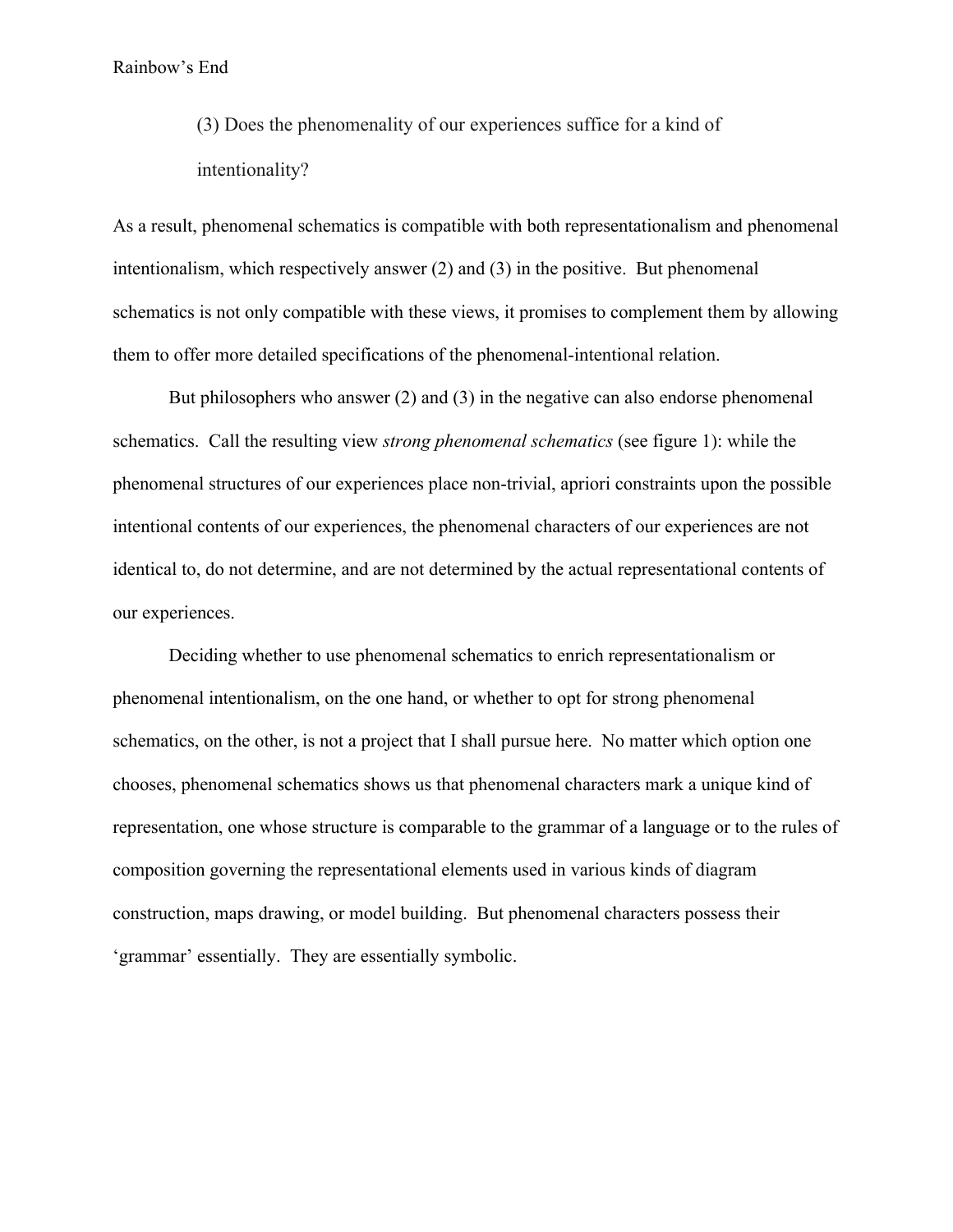

intentionality does not suffice for their phenomenality.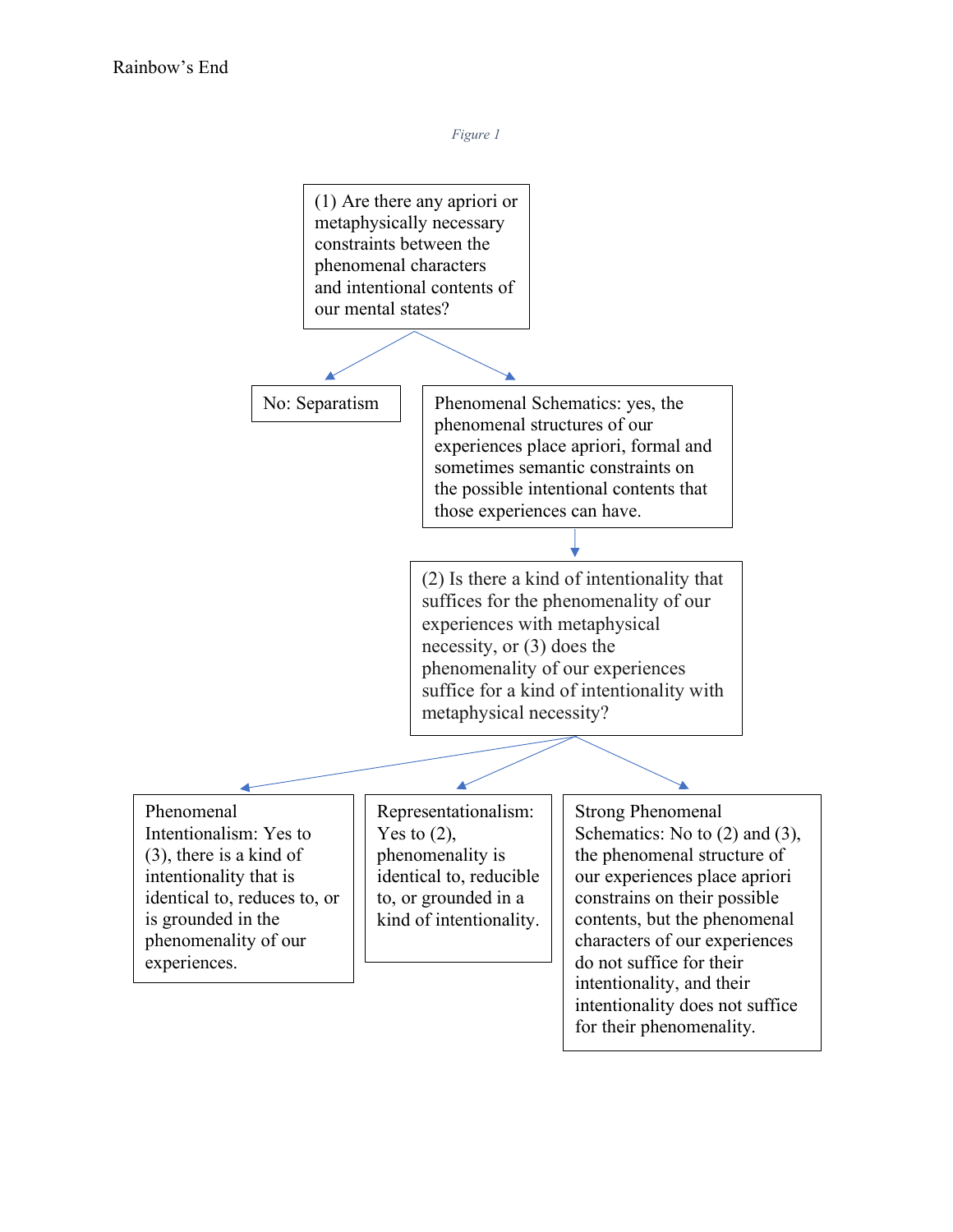### Works Cited

Bayne, T., & Chalmers, D. (2003). What is the unity of consciousness? In A. Cleeremans, & C. Frith (Eds.), *The Unity of Consciousness: Binding, Integration, and Dissociation* (pp. 23- 58). New York: Oxford University Press.

doi:10.1093/acprof:oso/9780198508571.001.0001

Bourget, D., & Mendelovici, A. (Spring 2017 edition). Phenomenal Intentionality. (E. N. Zalta, Ed.) *Stanford Encylopedia of Philosophy*. Retrieved from

<https://plato.stanford.edu/archives/spr2017/entries/phenomenal-intentionality/>

Brown, C. (Summer 2016 Edition). Narrow Mental Content. (E. N. Zalta, Ed.) *The Stanford Encyclopedia of Philosophy*, 1-57.

Byrne, A., & Tye, M. (2006). Qualia Ain't in the Head. *Noûs, 40*(2), 241-55.

- Chalmers, D. (2004). The Representational Character of Experience. In B. Leiter (Ed.), *The Future for Philosophy* (pp. 153-81; reprinted in Chalmers, 2010). Oxford: Oxford University Press.
- Chalmers, D. (2007). Perception and the Fall from Eden. In T. Gendler, & J. Hawthorne (Eds.), *Perceptual Experience* (pp. 49-125). Oxford: Oxford University Press.
- Dretske, F. (1996). Phenomenal Externalism or If Meanings Ain't in the Head, Where Are Qualia? *Philosophical Issues, 7*, 143-58.
- Efron, R. (1969). What is perception? *Boston Studies in the Philosophy of Science, 4*, 137–73. doi:10.1007/978-94-010-3378-7\_4
- Georgalis, N. (2006). *The Primacy of the Subjective.* Cambridge, MA: MIT Press.
- Hardin, C. L. (1988). *Color for Philosophers: Unweaving the Rainbow* (Expanded Edition ed.). Idianapolis: Hackett Publishing Company.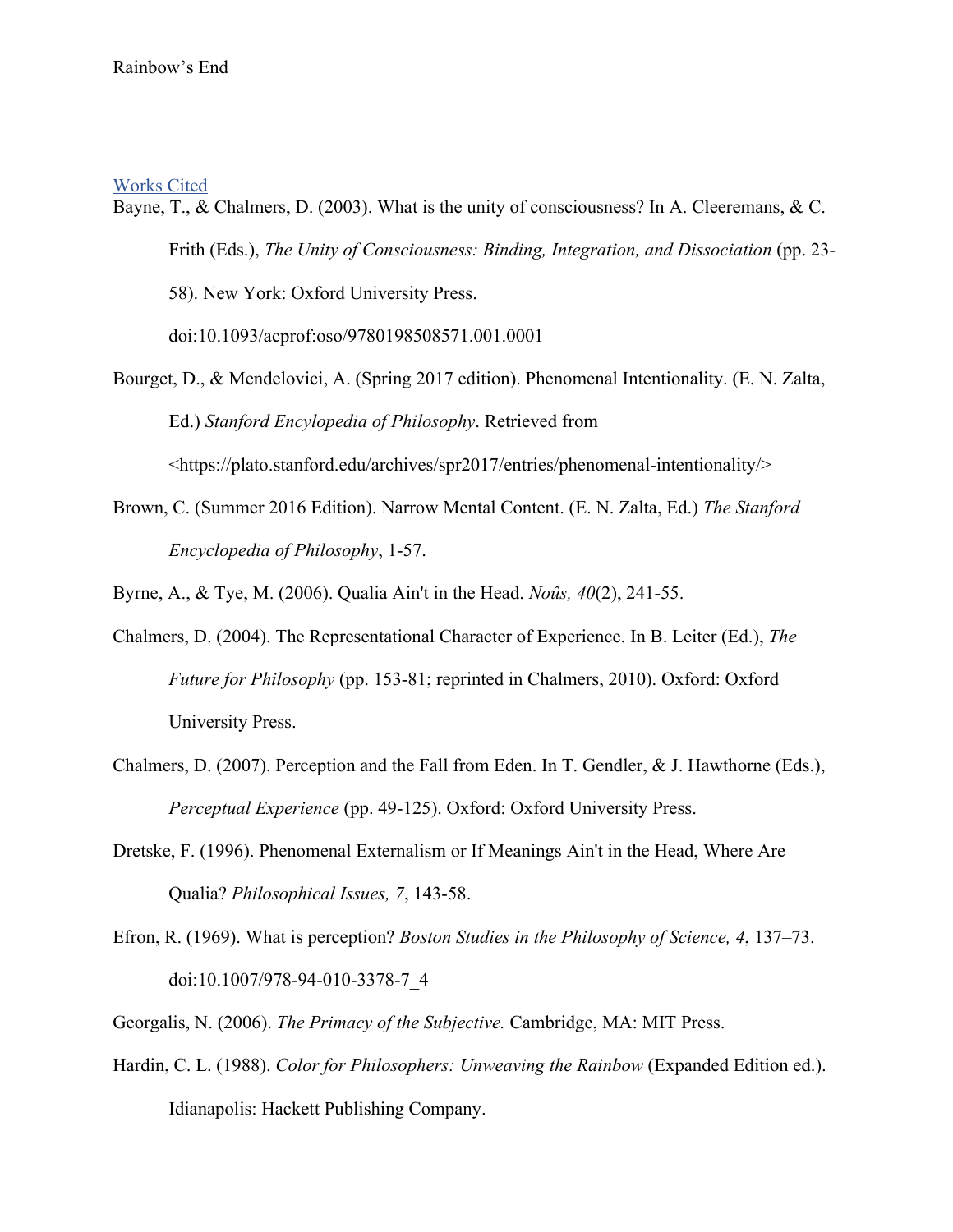Horgan, T., & Tienson, J. (2002). The Intentionality of Phenomenology and the Phenomenology of Intentionality. In D. Chalmers (Ed.), *Philosophy of Mind: Classical and Contemporary Readings* (pp. 520-33). Oxford, Oxford University Press.

Kim, J. (2005). *Physicalism, Or Something Near Enough.* Princeton: Princeton University Press.

Kriegel, U. (2011). *The Sources of Intentionality.* Oxford: Oxford Universit Press.

- Loar, B. (2003). Phenomenal Intentionality as the Basis of Mental Content. In M. Hahn, & B. Ramberg (Eds.), *Reflections and Replies: Essays in Honor of Tyler Burge* (pp. 229-258). Cambridge, MA.
- Lycan, W. (2008). Phenomenal Intentionalities. *American Philosophical Quarterly, 45*(3), 233- 252.
- Lycan, W. G. (2001). The Case for Phenomenal Externalism. *Noûs, 35*, 17-35. doi:10.1111/0029-4624.35.s15.2
- Masrour, F. (2014). The Geometry of Visual Space and the nature of Visual Experience. *Philosophical Studies, 172*, 1813-1832.
- McGinn, C. (1988). Consciousness and Content. *Proceedings of the British Academy, 76*, 219- 239.
- Nagel, T. (1974, October). What Is It like to Be a Bat? *Philosophical Review, 83*, 435-50, Reprinted in Mortal Questions, T. Nagel (au.), pp. 165-180.

Palmer, S. E. (1999). *Vision Science: Photons to Phenomenology.* Cambridge, MA: MIT Press.

- Papineau, D. (2014). Sensory Experience and Representational Properties. *Proceedings of the Aristotelian Society, CXIV*(1), 1-30.
- Papineau, D. (2016). Against representationalism (about conscious sensory experience). *International Journal of Philosophical Studies, 24*(3), 324-347.